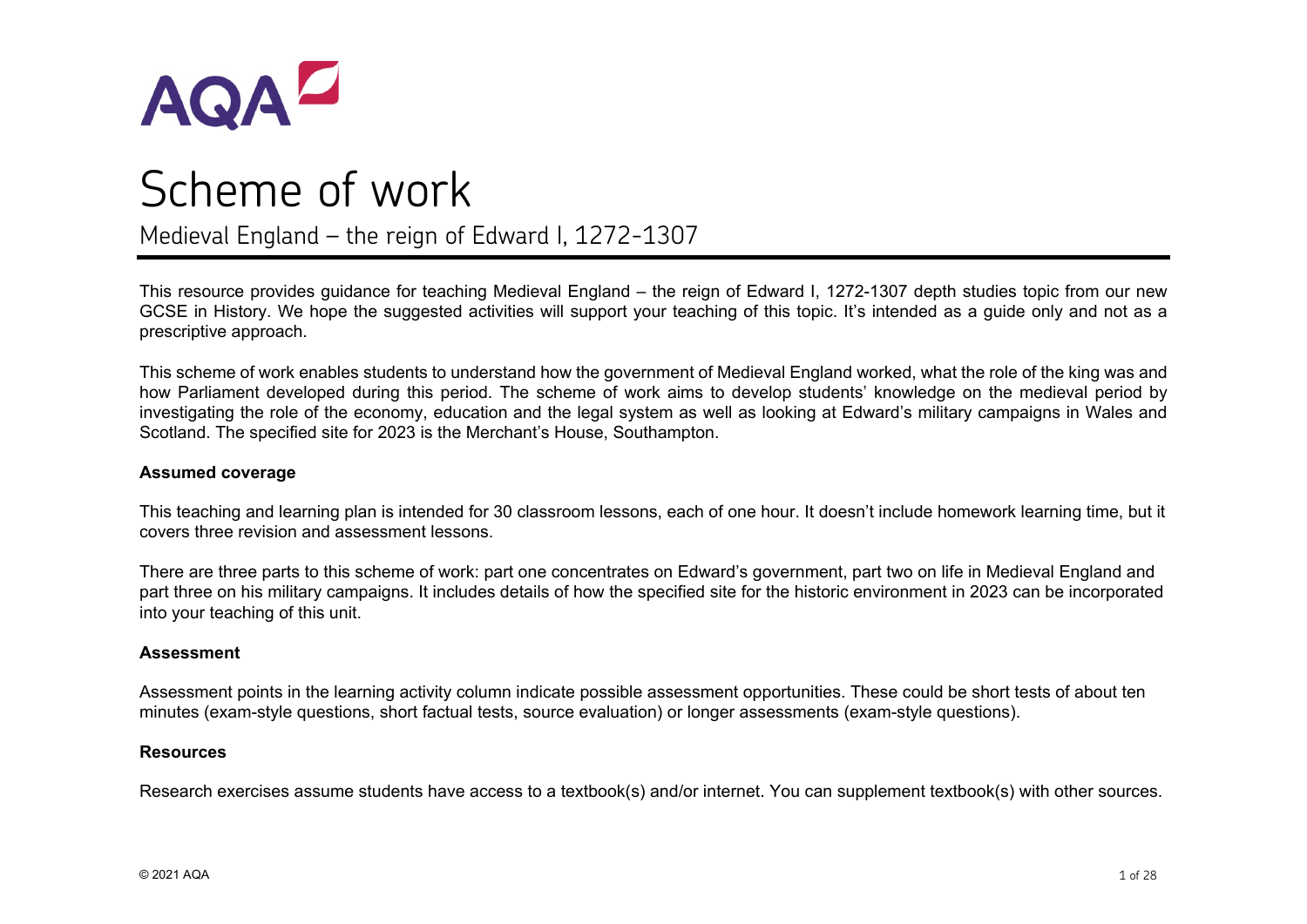Please note that when accessing clips from the Education Recording Agency a licence from the Educational Recording Agency is required in order to view this clip for educational purposes. To check your school's status, contact ERA [era@era.org.uk.](mailto:era@era.org.uk)

When considering primary and secondary evidence, it is worth remembering that the assessment covers students' ability to analyse and evaluate an interpretation (AO4). However, as part of your teaching you may wish to look at contemporary sources (AO3) as well.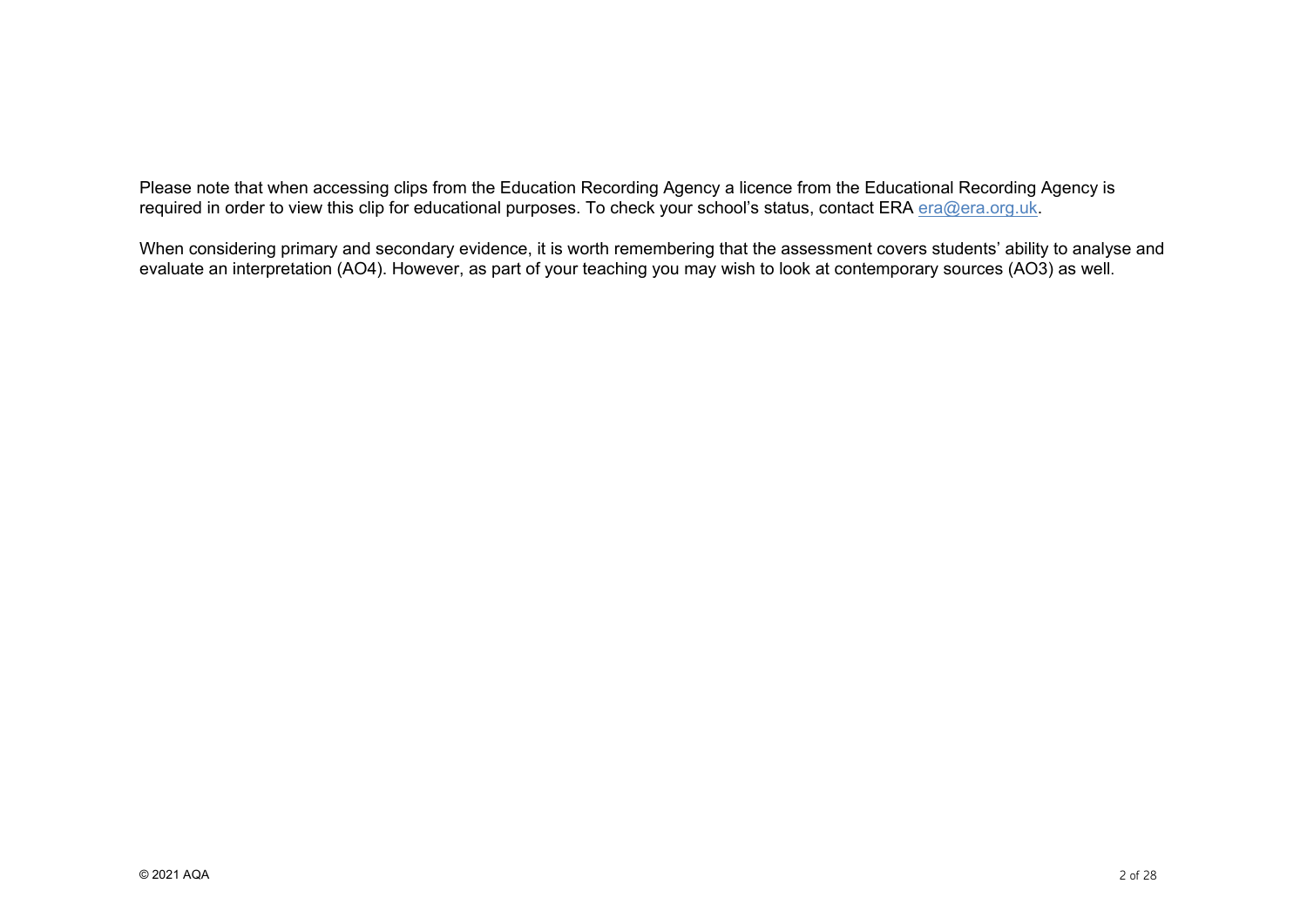# **Part one: Government, the rights of King and people**

# **Henry III's legacy**

| Lesson<br>number | <b>Specification content</b>                                                                                  | <b>Guidance</b>                                                                                                                                                                                                                                    | Learning activity                                                                                                                                                                                                                                                                                                                                                                                                                                                                                                                                                                                                 | <b>Resources</b>                                                                                                                                                                                                                                                                                                                                                                                                                                                                                                                                                                                                                      |
|------------------|---------------------------------------------------------------------------------------------------------------|----------------------------------------------------------------------------------------------------------------------------------------------------------------------------------------------------------------------------------------------------|-------------------------------------------------------------------------------------------------------------------------------------------------------------------------------------------------------------------------------------------------------------------------------------------------------------------------------------------------------------------------------------------------------------------------------------------------------------------------------------------------------------------------------------------------------------------------------------------------------------------|---------------------------------------------------------------------------------------------------------------------------------------------------------------------------------------------------------------------------------------------------------------------------------------------------------------------------------------------------------------------------------------------------------------------------------------------------------------------------------------------------------------------------------------------------------------------------------------------------------------------------------------|
|                  | The relationship<br>$\bullet$<br>between Edward I<br>and his father,<br>Henry III.<br>Henry III.<br>$\bullet$ | This lesson charts the changing<br>relationship between Henry III<br>and Edward I.<br>Pen portraits should tease out the<br>differences between father and<br>son and that the nobility will have<br>a very different relationship with<br>Edward. | Enquiry question: What are<br>the similarities and<br>differences between Henry III<br>and Edward I?<br>Research and create a pen-<br>portrait of Henry III and<br>Edward I.<br>Make a timeline of the key<br>events of Edward's life until<br>he became king.<br><b>Either</b><br>Create a 'living graph'<br>showing the highs and lows<br>of Henry and Edward's<br>relationship.<br>Or<br>Create a table showing the<br>key events of Edward's life<br>until he became king. Place<br>the dates and events in a<br>centre column, have<br>Edward's reaction to them on<br>one side and Henry's on the<br>other. | Textbooks will have<br>information on both kings.<br><b>Information on Edward</b><br>(Longshanks).<br><b>Information on Henry III.</b><br><b>Video on Edward's early</b><br>life and campaign against<br>the Welsh.<br>A valuable resource for the<br>teacher to read about<br>Edward I is Marc Morris's<br>"Edward - A Great and<br>Terrible King". It provides a<br>good assessment of him<br>and covers his character<br>and wars very well.<br>Video on background to<br>Edward's father, Henry III,<br>Battle of Lewes 1264 and<br>the Provisions of Oxford.<br>A revision short video<br>about Lewes, and Simon<br>de Montfort. |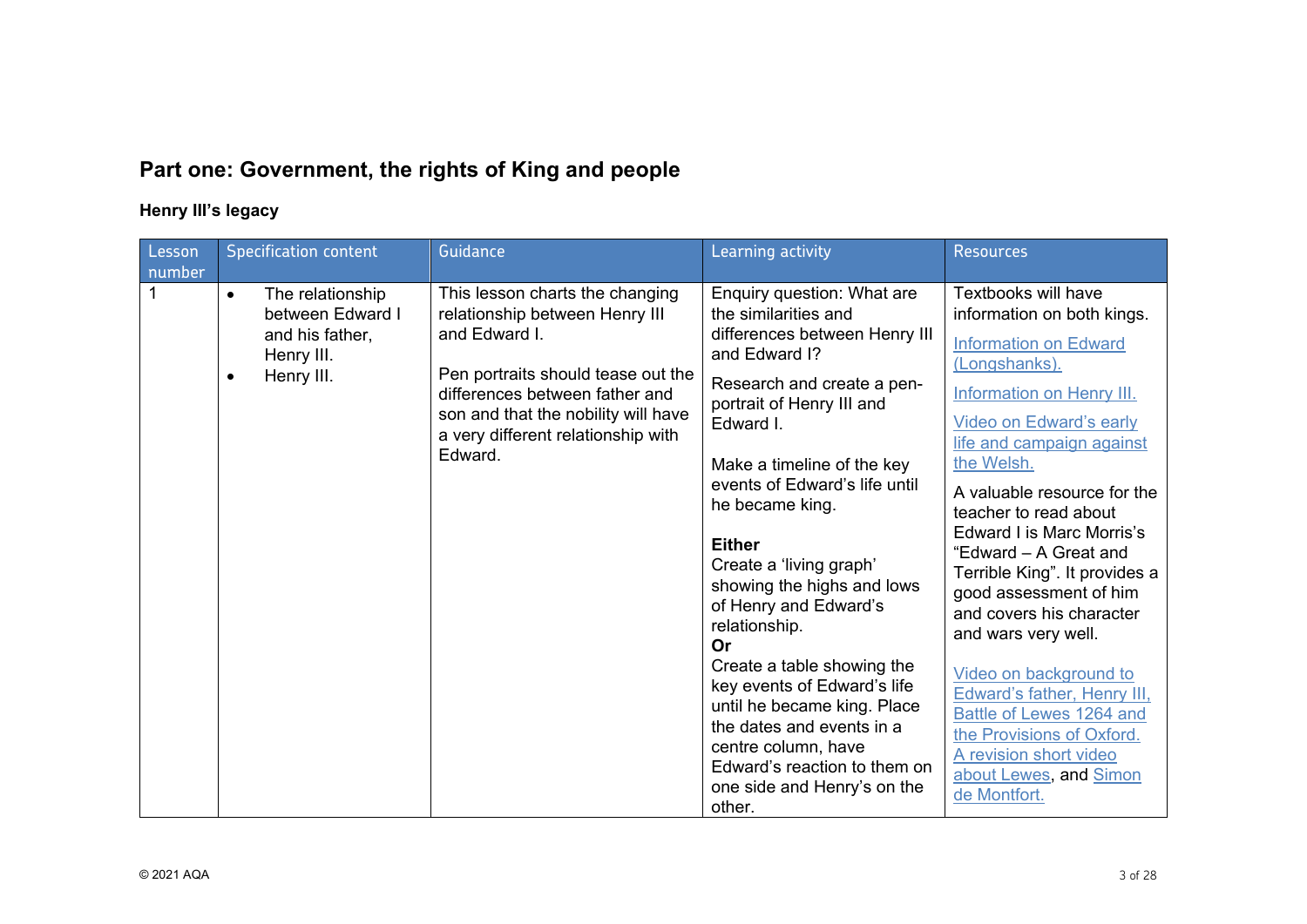| Lesson<br>number | <b>Specification content</b>                   | Guidance                                                                                                              | Learning activity                                                                                                                                                                                                                                                                                                                                                                                                    | <b>Resources</b>                                                                                                                                |
|------------------|------------------------------------------------|-----------------------------------------------------------------------------------------------------------------------|----------------------------------------------------------------------------------------------------------------------------------------------------------------------------------------------------------------------------------------------------------------------------------------------------------------------------------------------------------------------------------------------------------------------|-------------------------------------------------------------------------------------------------------------------------------------------------|
| 2                | The problems faced on<br>Edward I's accession. | This lesson examines the key<br>problems Edward faced on<br>becoming king:<br>Wales<br>finances<br>nobles<br>Gascony. | Enquiry question: What<br>problems did Edward face on<br>becoming king?<br>Create a table or diagram<br>with three columns/parts. In<br>the first column/part, describe<br>the situation in Wales and<br>Gascony and with the royal<br>finances and the nobles. In<br>the second explain why each<br>was a problem. In the third<br>explain the actions Edward<br>took on becoming king to<br>alleviate the problem. | Textbook.<br>Map of English<br>possessions needed<br>showing England, Wales,<br>Ireland and Scotland as<br>well as France including<br>Gascony. |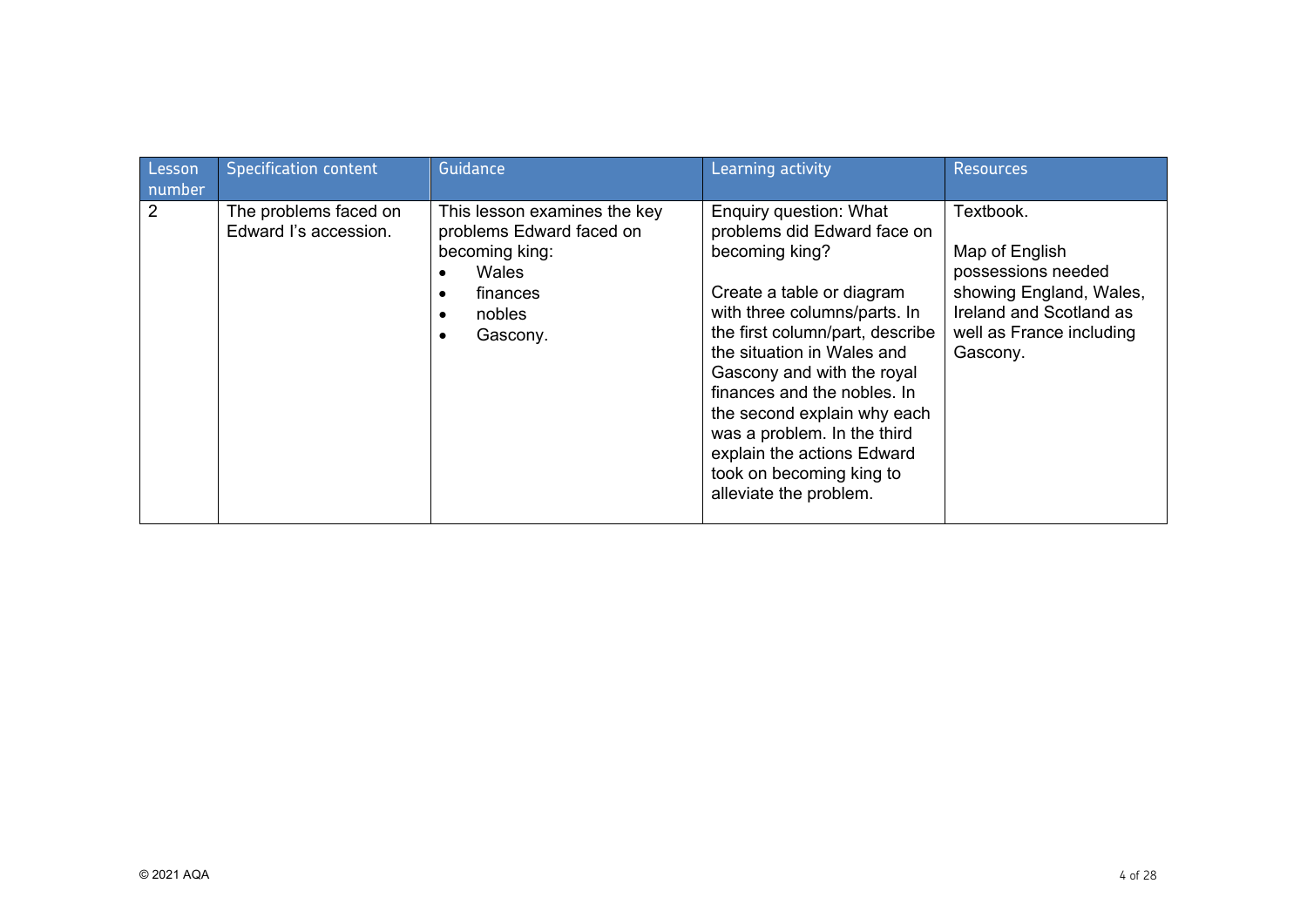| Lesson | <b>Specification content</b>                                                                    | Guidance                                                                                                                              | Learning activity                                                                                                                                                                                  | <b>Resources</b>                                                                 |
|--------|-------------------------------------------------------------------------------------------------|---------------------------------------------------------------------------------------------------------------------------------------|----------------------------------------------------------------------------------------------------------------------------------------------------------------------------------------------------|----------------------------------------------------------------------------------|
| number |                                                                                                 |                                                                                                                                       |                                                                                                                                                                                                    |                                                                                  |
| 3      | Relations with the<br>$\bullet$<br>nobility.<br>Edward I's character<br>$\bullet$<br>as a king. | This lesson will help students<br>assess Edward's ability to<br>manage the nobility as well as<br>establish criteria with which to    | <b>Enquiry Question: Who were</b><br>the important barons during<br>Edward's reign?                                                                                                                | Textbook.<br>Internet research.                                                  |
|        |                                                                                                 | assess Edward's character.<br>Key nobles include:<br>De Montfort<br>$\bullet$                                                         | Revisit previous timelines<br>and living graphs and note<br>down the key nobles<br>involved.                                                                                                       | Map of England broken<br>into key nobles<br>landholdings.                        |
|        |                                                                                                 | <b>Richard of Cornwall</b><br>$\bullet$<br>Peter of Savoy<br>$\bullet$<br>The Lusignans<br>$\bullet$<br>Gilbert de Clare<br>$\bullet$ | Use a map of England to<br>show where each of the key<br>nobles held land.                                                                                                                         | Access to information on<br>Edward and his nobles.<br><b>Background key term</b> |
|        |                                                                                                 | <b>Roger Mortimer</b><br>$\bullet$<br>Humphrey de Bohun<br>$\bullet$<br>Bigod.<br>$\bullet$                                           | Identify who was in Edward's<br>entourage.                                                                                                                                                         | feudalism clip, stress on<br>relations, obligations and<br>on end of feudalism.  |
|        |                                                                                                 |                                                                                                                                       | Begin a set of pen portraits<br>on key personalities.<br>Establish common criteria for<br>this.                                                                                                    |                                                                                  |
|        |                                                                                                 |                                                                                                                                       | Research a copy of Edward's<br>coronation oath and look at<br>what he promised to do.<br>What were his key aims<br>concerning land and rights?<br>What were Edward's<br>expectations regarding his |                                                                                  |
|        |                                                                                                 |                                                                                                                                       | relationship with the nobles?<br>How does this correspond<br>with your earlier pen<br>portraits?                                                                                                   |                                                                                  |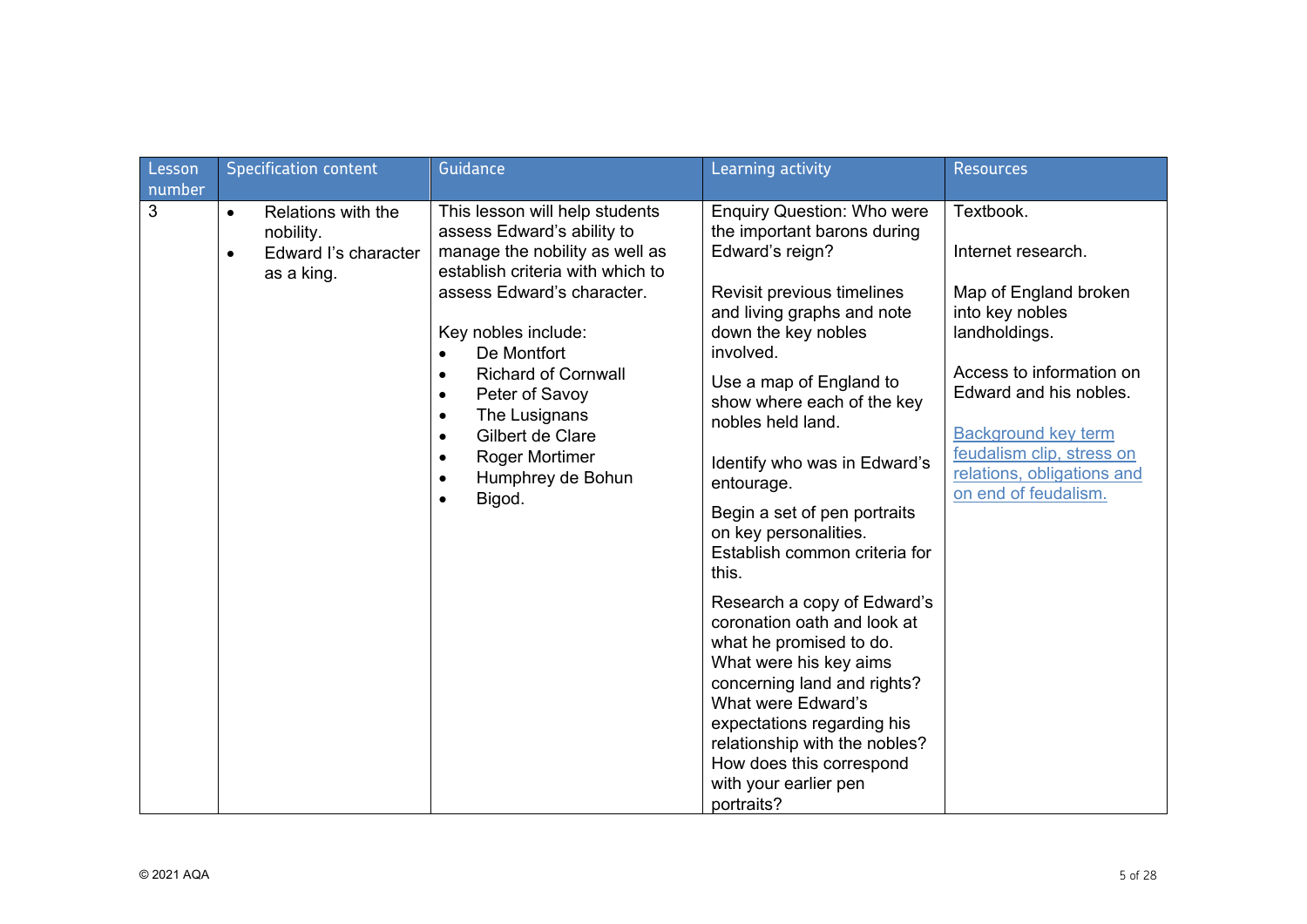# **Development of government, rights and justice**

| Lesson<br>number | <b>Specification content</b>                                                                                                                                              | Guidance                                                                                                                                                                                                                                                                                                                                                                                                                                                                                                                                                                          | Learning activity                                                                                                                                                                                                                                                                                                                                                                                                                                                                                                                                                         | <b>Resources</b>                                                                                                                                                                                                                                                                                                                                                                                                                          |
|------------------|---------------------------------------------------------------------------------------------------------------------------------------------------------------------------|-----------------------------------------------------------------------------------------------------------------------------------------------------------------------------------------------------------------------------------------------------------------------------------------------------------------------------------------------------------------------------------------------------------------------------------------------------------------------------------------------------------------------------------------------------------------------------------|---------------------------------------------------------------------------------------------------------------------------------------------------------------------------------------------------------------------------------------------------------------------------------------------------------------------------------------------------------------------------------------------------------------------------------------------------------------------------------------------------------------------------------------------------------------------------|-------------------------------------------------------------------------------------------------------------------------------------------------------------------------------------------------------------------------------------------------------------------------------------------------------------------------------------------------------------------------------------------------------------------------------------------|
| $\overline{4}$   | The Hundred<br>$\bullet$<br>Rolls.<br>Robert Burnell.<br>$\bullet$<br>Statutes of<br>$\bullet$<br>Westminster and<br>Mortmain.<br>Quo Warranto<br>$\bullet$<br>Inquiries. | This lesson (with Lesson 5) will<br>introduce students to how<br>England was governed. By<br>adding specific detail about<br>Edward's reign, students should<br>be able to contrast the Hundred<br>Rolls with the Domesday Book.<br>Identify what the statutes and<br>Quo Warranto were and<br>encourage students to keep a<br>record of these and others they<br>study.<br>Relate Quo Warranto to Edward's<br>coronation pledge to reclaim<br>lands in order to show students<br>how Edward intended to keep to<br>his oath and rectify the situation<br>his father left him in. | <b>Enquiry Question: How did</b><br>Medieval Government work?<br>Administration and the law -<br>students produce a<br>diagrammatic representation<br>of how the law worked,<br>starting with Edward at the<br>top and including the nobles<br>as well as positions like<br>constables and sheriffs.<br>Students will answer the<br>question, 'Why did Edward<br>introduce the Hundred Rolls?'<br>Create a table and note down<br>similarities and differences<br>with the Domesday Book.<br>Download an extract from the<br>Hundred Rolls and examine it<br>as a source. | Textbook.<br>Blank diagram to show key<br>features of the<br>governmental system.<br>Medieval Government*:<br>(*note that Lessons 18<br>and 19 specifically focus<br>on the legal system).<br><b>Search the Hundred Rolls</b><br><b>AQA Historic Environment</b><br>Resource Pack 2022, for<br>London at the time of<br>Edward I: Resource O.<br><b>AQA Historic Environment</b><br>Resource Pack 2021, for<br>Acton Burnell: Resource K. |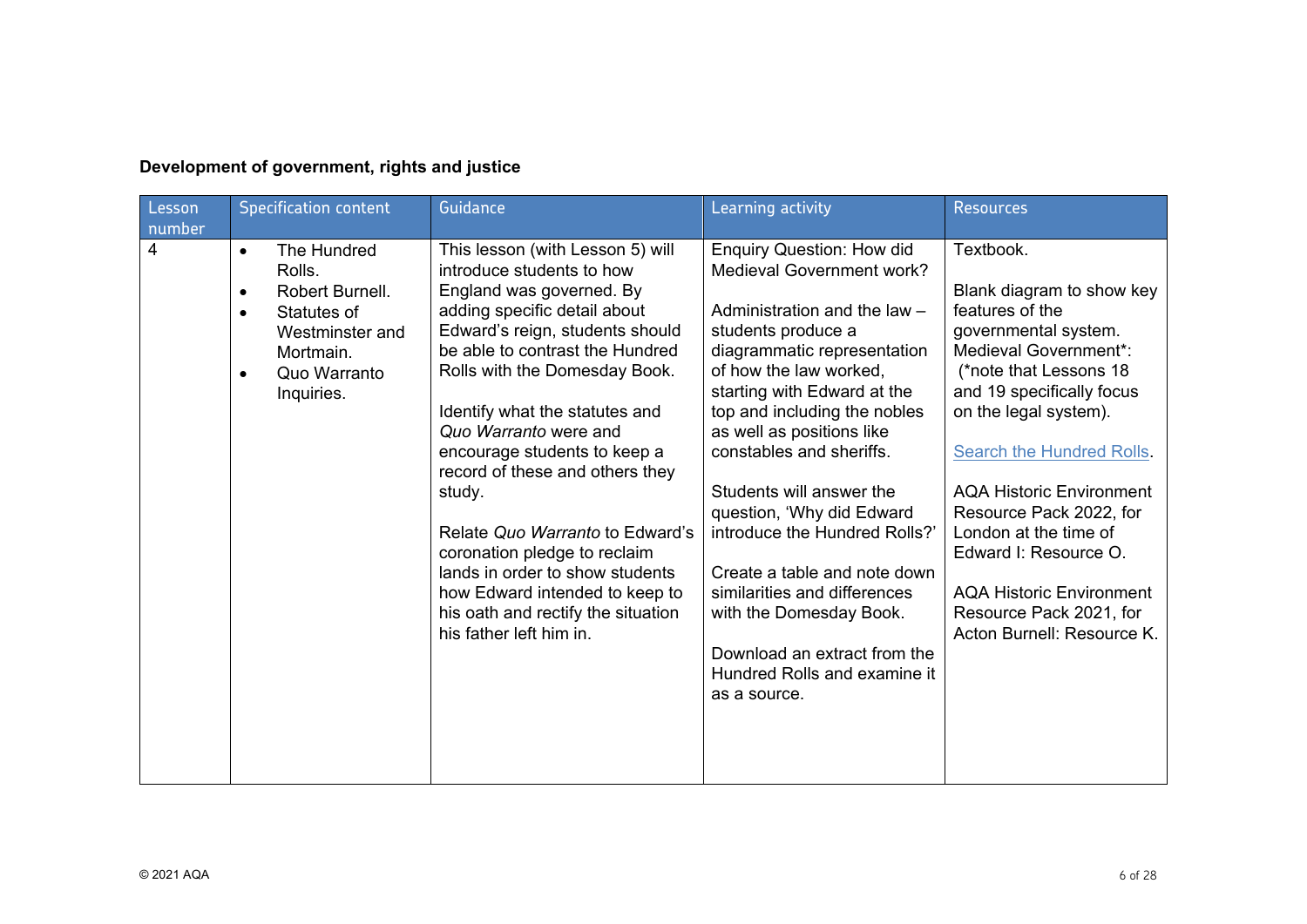| Lesson                   | <b>Specification content</b> | Guidance | Learning activity                                                                                                                                                                                                                                                                              | <b>Resources</b> |
|--------------------------|------------------------------|----------|------------------------------------------------------------------------------------------------------------------------------------------------------------------------------------------------------------------------------------------------------------------------------------------------|------------------|
| number<br>4<br>continued |                              |          | Students construct a table<br>showing the reasons for<br>these statutes, what they<br>hope to achieve and their<br>success (or otherwise).<br>Include as many statutes as<br>possible and add to the table<br>as a work in progress. (from<br>Lessons 11 and 12, 18 and<br>19, and 22 and 23). |                  |
|                          |                              |          | Class discussion about why<br>the land mattered so much in<br>this period.                                                                                                                                                                                                                     |                  |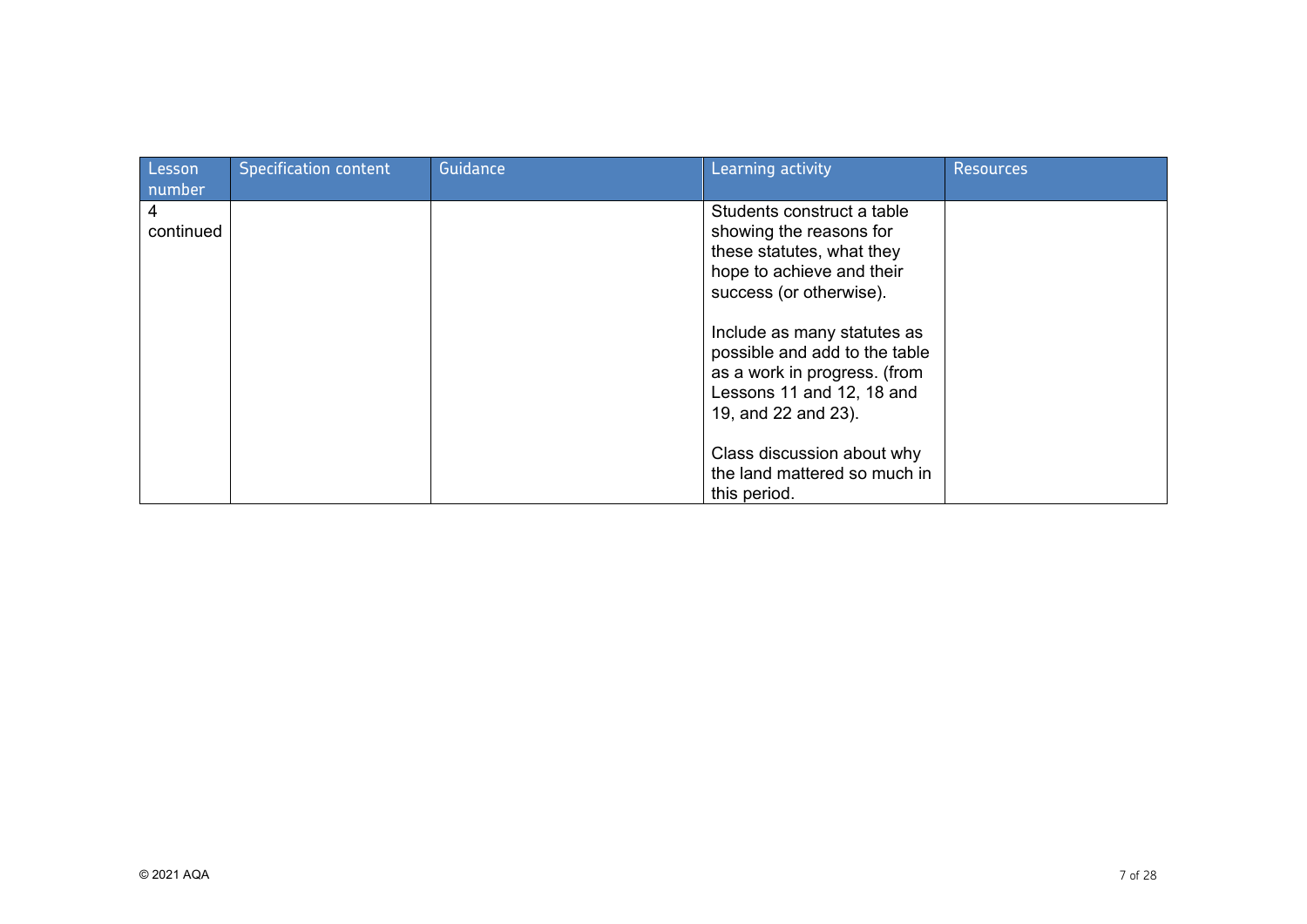| Lesson<br>number | <b>Specification content</b>                              | Guidance                                                                                                                                                                                                      | Learning activity                                                                                                                                                                                                                                                       | <b>Resources</b>                                                                                                                                                              |
|------------------|-----------------------------------------------------------|---------------------------------------------------------------------------------------------------------------------------------------------------------------------------------------------------------------|-------------------------------------------------------------------------------------------------------------------------------------------------------------------------------------------------------------------------------------------------------------------------|-------------------------------------------------------------------------------------------------------------------------------------------------------------------------------|
| 5                | Robert Burnell.                                           | This lesson will consider the (i)<br>role of Chancellor and (ii) the<br>attributes of Robert Burnell which<br>made him so important. Consider<br>his background, motivation,<br>methods, and achievements.    | <b>Enquiry Question: Why was</b><br>Robert Burnell important in<br>King Edward's government?<br>Create a spider diagram<br>showing the life and career of<br>Robert Burnell.                                                                                            | <b>AQA Historic Environment</b><br>Resource Pack 2021, for<br>the Acton Burnell,<br><b>Video tour of Acton Burnell</b><br>Castle.                                             |
| $6$ and $7$      | Parliaments and the<br><b>Model Parliament</b><br>(1295). | This lesson will highlight the first<br>steps to creating a parliament<br>and how and why Edward used<br>them.                                                                                                | Timeline a history of<br>parliament reaching Edward's<br>reign.<br>Create a table to identify:<br>Who came?<br>$\bullet$<br>How often?<br>Why? Examples.<br>$\bullet$<br>Who benefited?<br>Debate $-$ is it right to call the<br>1295 Parliament a model<br>parliament? | <b>AQA Historic Environment</b><br>Resource Pack 2021, for<br>the Acton Burnell:<br><b>History of Parliament.</b><br>Textbook.<br>The First Parliament in<br>'Ruler & Ruled'. |
| 8                | Review and assess<br>Part one.                            | Assess your students<br>understanding of Part one and<br>develop their exam techniques.<br>You may wish to give your<br>students guidance on how to<br>answer historical questions like<br>the one presented. | Students might consider the<br>following question, 'Explain<br>how the relationship between<br>the king and his nobles<br>changed during Edward I's<br>reign.'                                                                                                          |                                                                                                                                                                               |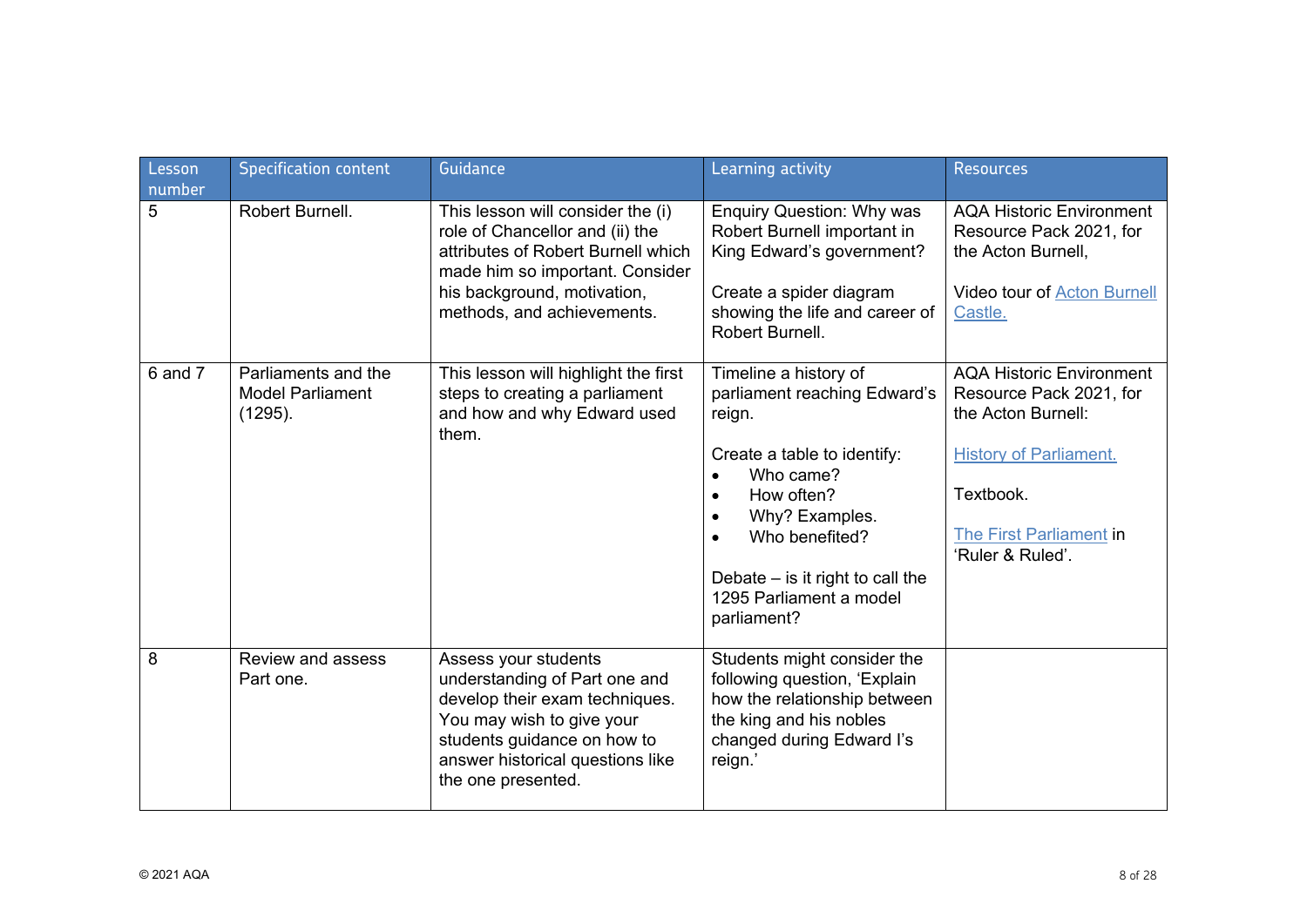# **Part Two: Life in Medieval England**

# **Trade towns and villages**

| Lesson<br>number | <b>Specification content</b>                     | Guidance                                                                                                                                                                                                                                                                                                                                                                                                                                                                                                                                                                                                                                                                                                                                            | Learning activity                                                                                                                                                                                                                                                                                                                                                                                                                                                                         | <b>Resources</b>                                                                                                                                                                                                                                                                                                                                                  |
|------------------|--------------------------------------------------|-----------------------------------------------------------------------------------------------------------------------------------------------------------------------------------------------------------------------------------------------------------------------------------------------------------------------------------------------------------------------------------------------------------------------------------------------------------------------------------------------------------------------------------------------------------------------------------------------------------------------------------------------------------------------------------------------------------------------------------------------------|-------------------------------------------------------------------------------------------------------------------------------------------------------------------------------------------------------------------------------------------------------------------------------------------------------------------------------------------------------------------------------------------------------------------------------------------------------------------------------------------|-------------------------------------------------------------------------------------------------------------------------------------------------------------------------------------------------------------------------------------------------------------------------------------------------------------------------------------------------------------------|
| 9                | Trade, towns, agriculture<br>and the wool trade. | This lesson will introduce basic<br>medieval day-to-day life to<br>students. It will also highlight<br>certain industries and their<br>location whilst Lesson 9 will focus<br>on the wool trade.<br>Southampton was an important<br>port for the export of wool, draw<br>students attention to the trade<br>and those who profited from it<br>there.<br>Students should be encouraged<br>to use terms like 'Charters',<br>'Guilds', 'Sanitation', 'Crime',<br>'Trade', 'crafts', 'Bastides', when<br>writing about the towns. They<br>should also note locations and<br>what official positions were held.<br>Students should be able to<br>identify where the centres of<br>certain industries were and how<br>much revenue was gained by<br>them. | Who's who in the medieval<br>village/town?<br>Assign half the class to the<br>'village' and half to the 'town'.<br>Students then research the<br>typical roles in their generic<br>location and create a table to<br>include:<br>job<br>$\bullet$<br>wealth<br>work/skill<br>$\bullet$<br>responsible to<br>$\bullet$<br>Allow 'villagers' and 'townies'<br>time to share their<br>information before being<br>used as envoys to teach to<br>and gather knowledge from<br>other students. | Textbook.<br><b>AQA Historic Environment</b><br>Resource Pack 2023,<br>Southampton Merchant's<br>House: Background<br>information and Resource<br>J.<br><b>Life in Medieval England</b><br>Internet references for<br><b>Medieval England for</b><br><b>Or</b><br>Life in a medieval town.<br><b>Medieval Manor at</b><br><b>Stokesay in 'Changing</b><br>Times'. |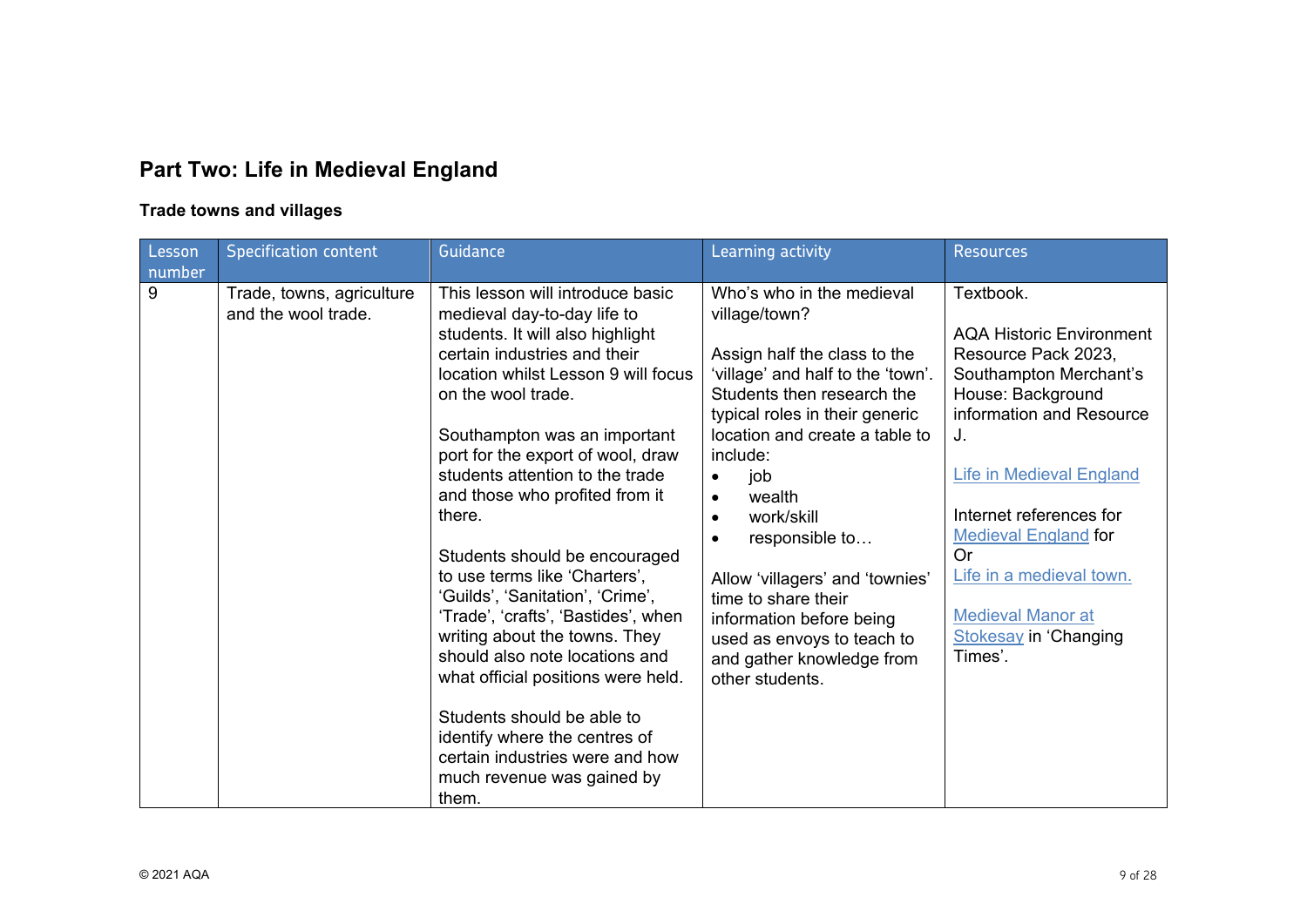| Lesson<br>number | <b>Specification content</b>                              | Guidance                                                                                               | Learning activity                                                                       | <b>Resources</b>                                                          |
|------------------|-----------------------------------------------------------|--------------------------------------------------------------------------------------------------------|-----------------------------------------------------------------------------------------|---------------------------------------------------------------------------|
| 10               | Trade, towns, Royal<br>Finance and taxation,<br>wool tax. | This lesson will to develop<br>students' ideas about finances and<br>the importance of the wool trade. | <b>Enquiry Question: Why was</b><br>the wool trade so important<br>in medieval England? | Textbook.<br><b>AQA Historic Environment</b>                              |
|                  |                                                           | Use information from the previous                                                                      |                                                                                         | Resource Pack 2023,                                                       |
|                  |                                                           | lesson to show how Edward<br>'earned' an income and how much                                           | Create a diagram to show<br>the life-cycle of the wool                                  | Southampton Merchant's<br>House: Background                               |
|                  |                                                           | he could expect per year.                                                                              | trade from sheep to cloth.<br>Use a map of England and                                  | information and Resource<br>J.                                            |
|                  |                                                           | Use Laurence of Ludlow to<br>illustrate how individuals could                                          | Flanders to show where the<br>various aspects of the wool                               | History of the wool trade.                                                |
|                  |                                                           | benefit from the wool trade and link                                                                   | trade occurred.                                                                         |                                                                           |
|                  |                                                           | to future historic environment                                                                         |                                                                                         | Map of places involved in                                                 |
|                  |                                                           | lessons.                                                                                               | Create a timeline or potted<br>biography of the life of                                 | the wool trade needed<br>(Yorkshire, East Anglia                          |
|                  |                                                           | London should be used as an<br>example of the international trade                                      | Laurence of Ludlow.                                                                     | and Flanders at least).                                                   |
|                  |                                                           | links. Refer also to the principal                                                                     | Students can create a map                                                               | Selected aspects of the                                                   |
|                  |                                                           | commodities – wool and wine<br>exported/imported via                                                   | based upon Resource N of<br>all the places and                                          | <b>AQA Stokesay Castle</b><br>Resource Pack.                              |
|                  |                                                           | Southampton.                                                                                           | commodities entering the<br>country through the port of                                 | Video tours: Stokesay<br>Castle,                                          |
|                  |                                                           | It is useful to refer to the role of<br>foreign merchants in Southampton,                              | London.                                                                                 | <b>Laurence of Ludlow</b>                                                 |
|                  |                                                           | particularly the Italian merchants.                                                                    | Answer the question: Assess                                                             | <b>AQA Historic Environment</b>                                           |
|                  |                                                           | Note (1) how the King gains<br>revenue from trade and (2)<br>disciplines towns and their               | the importance of the wool<br>trade to medieval England.                                | Resource Pack 2022, for<br>London at the time of<br>Edward I: Resource N. |
|                  |                                                           | merchant ruling classes.                                                                               |                                                                                         |                                                                           |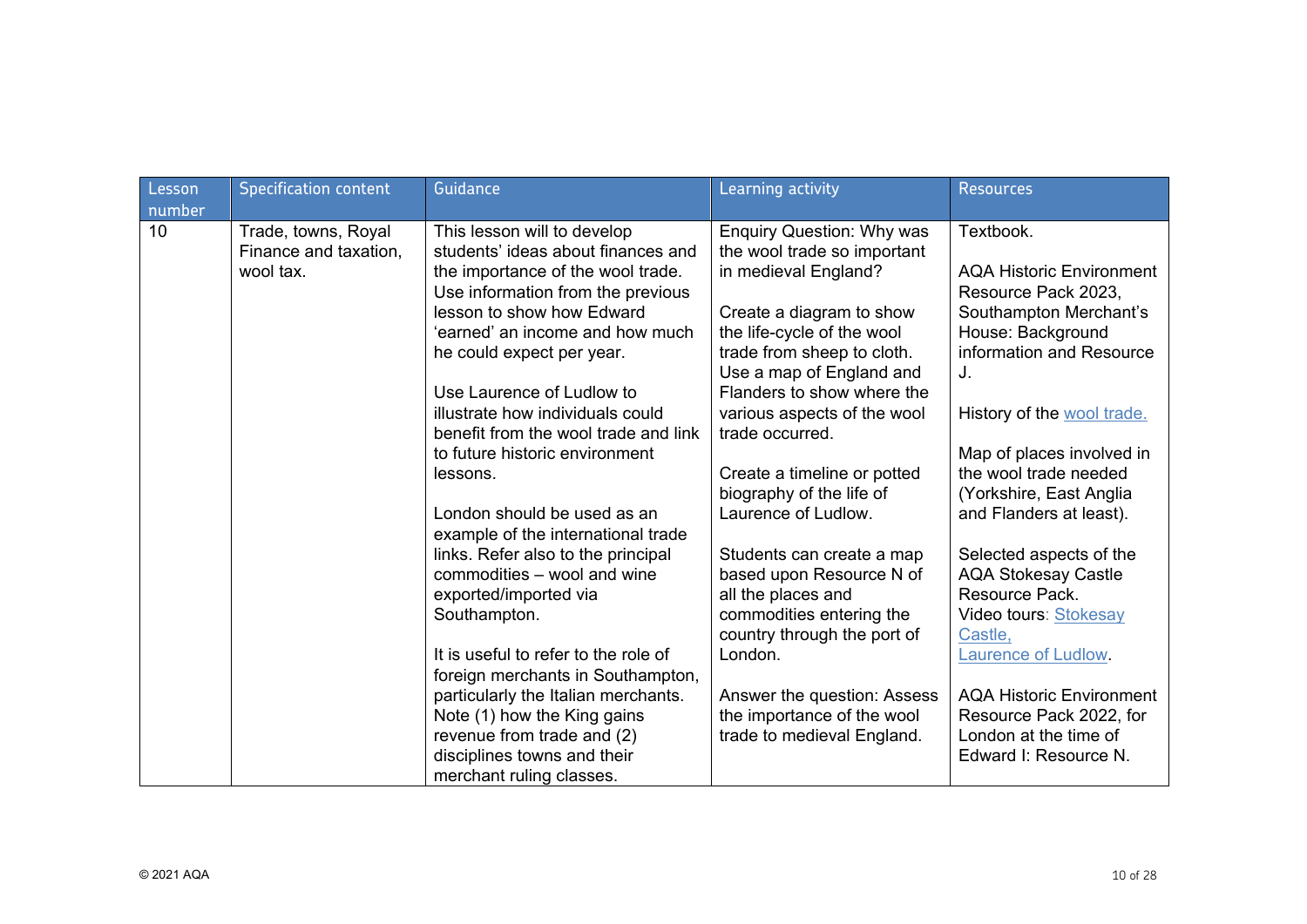| Lesson<br>number | <b>Specification content</b>                                                                                                                                                                                                   | Guidance                                                                                                                                                                                                                                                                                                                                                                                                                                                                                                                                                                                                                                                                                                                                                                                                                                                                                           | Learning activity                                                                                                                                                                                                                                                                                                                                                                                                                                                                                                                                                                                                                                                                                                           | <b>Resources</b>                                                                                                                                                                                                                                                                                                                                                                                                                                                                                                                                                       |
|------------------|--------------------------------------------------------------------------------------------------------------------------------------------------------------------------------------------------------------------------------|----------------------------------------------------------------------------------------------------------------------------------------------------------------------------------------------------------------------------------------------------------------------------------------------------------------------------------------------------------------------------------------------------------------------------------------------------------------------------------------------------------------------------------------------------------------------------------------------------------------------------------------------------------------------------------------------------------------------------------------------------------------------------------------------------------------------------------------------------------------------------------------------------|-----------------------------------------------------------------------------------------------------------------------------------------------------------------------------------------------------------------------------------------------------------------------------------------------------------------------------------------------------------------------------------------------------------------------------------------------------------------------------------------------------------------------------------------------------------------------------------------------------------------------------------------------------------------------------------------------------------------------------|------------------------------------------------------------------------------------------------------------------------------------------------------------------------------------------------------------------------------------------------------------------------------------------------------------------------------------------------------------------------------------------------------------------------------------------------------------------------------------------------------------------------------------------------------------------------|
| 11 and<br>12     | Trade, towns,<br>$\bullet$<br>Royal Finance and<br>taxation, wool tax.<br>Statute of<br>$\bullet$<br>Merchants.<br>Italian bankers.<br>$\bullet$<br>Re-coinage.<br>$\bullet$<br>Expulsion of the<br>$\bullet$<br>Jews in 1290. | These two lessons will identify how<br>Edward I found the money for his<br>wars and government.<br>There are four elements to looking<br>at the Kings finances. Following<br>Lesson 10 on the wool trade and<br>tax, students need to understand<br>about Edward's Italian bankers, his<br>recoinage, and expulsion of the<br>Jews. All of these elements should<br>appear in the mind map of funding<br>his government. Remind students<br>of some of the reasons why<br>Edward I needed more money and<br>to have it readily available. The<br>elements of the diagram may be<br>distributed amongst different<br>groups of pupils to contribute to the<br>final diagram ie wool trade and<br>trade generally, recoinage, Italian<br>bankers, expulsion of the Jews.<br>Use colour coding to identify the<br>sources of income that Edward<br>inherited (old) and ones that he<br>created (new). | Enquiry question: How did<br><b>Edward fund his</b><br>government?<br>After studying some of the<br>individual elements of<br>Edward's government<br>finances, the main task is to<br>create a mind-map showing<br>all of the sources of income<br>that Edward received,<br>include taxation, debts, rents<br>and more.<br>Beneath the brief history of<br>the Riccardi and the<br>Frescobaldi fill in the table<br>recording information about<br>the two Italian banking<br>families:<br>place of origin<br>$\bullet$<br>wealth<br>$\bullet$<br>modus operandi<br>$\bullet$<br>relationship with<br>$\bullet$<br>Edward<br>outcome and success.<br>$\bullet$<br>Create a flowchart showing<br>the reasons for re-coinage. | <b>AQA Historic Environment</b><br>Resource Pack 2022, for<br>London at the time of<br>Edward I: Background<br>information $-$ a new<br>coinage, and the Kings<br>need for money.<br>Base diagram<br>Italian banking family<br>Worksheet<br>Textbook.<br>Useful article for teachers<br>on the Riccardi and<br>Edward.<br>Edward's Italian bankers<br>and the Credit crunch.<br>Re-coinage<br><b>AQA Historic Environment</b><br>Resource Pack 2022, for<br>London at the time of<br>Edward I: background<br>information $-$ a new<br>coinage.<br>Edward's re-coinage. |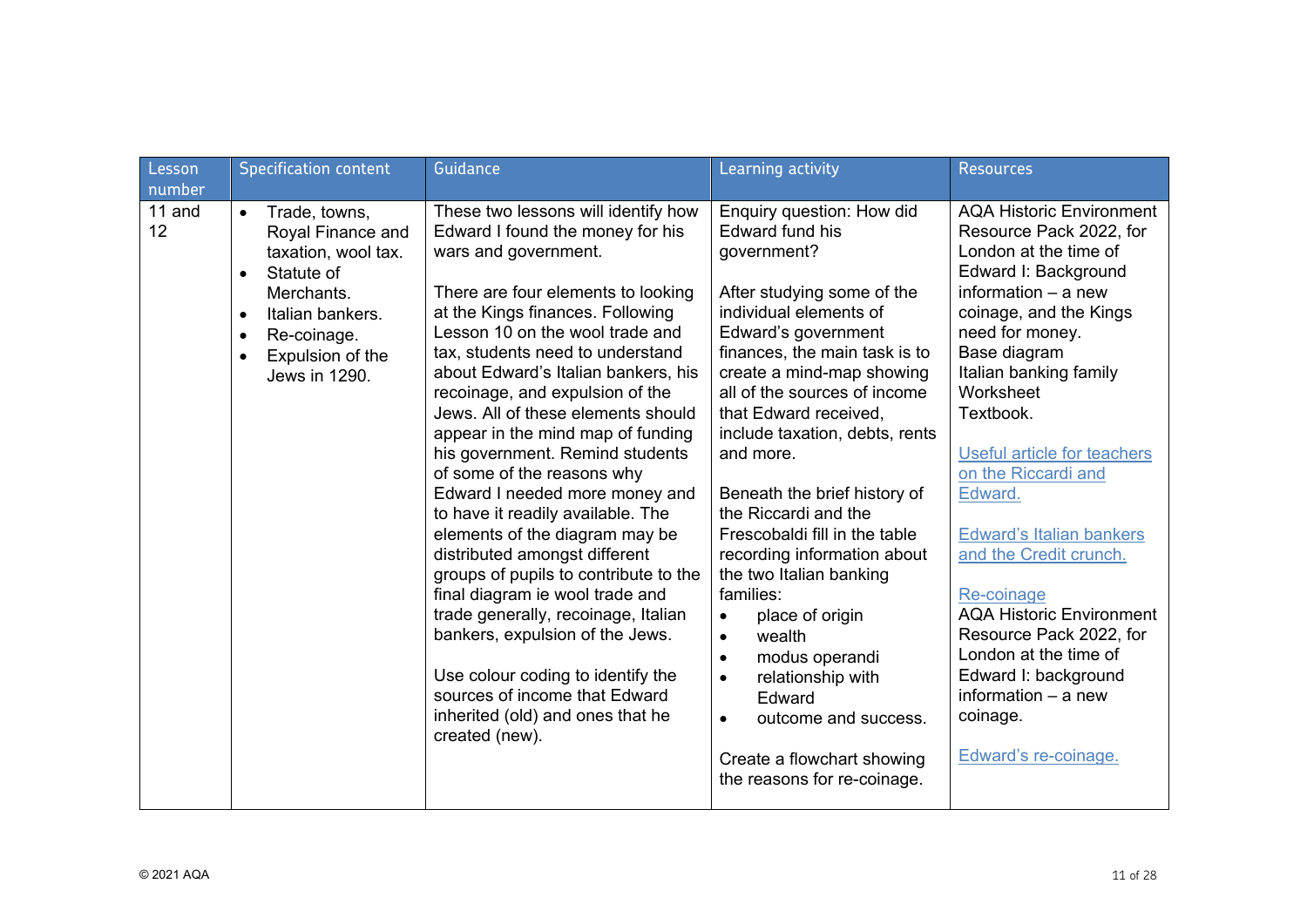| Lesson                    | <b>Specification content</b> | Guidance                                                                                                                                                                                                                                                                                                                                                                                                                                                                                                                                                                                                                          | Learning activity                                                                                                                                                                                                                                                                                                                                                                                                             | <b>Resources</b>                                                                                      |
|---------------------------|------------------------------|-----------------------------------------------------------------------------------------------------------------------------------------------------------------------------------------------------------------------------------------------------------------------------------------------------------------------------------------------------------------------------------------------------------------------------------------------------------------------------------------------------------------------------------------------------------------------------------------------------------------------------------|-------------------------------------------------------------------------------------------------------------------------------------------------------------------------------------------------------------------------------------------------------------------------------------------------------------------------------------------------------------------------------------------------------------------------------|-------------------------------------------------------------------------------------------------------|
| number                    |                              |                                                                                                                                                                                                                                                                                                                                                                                                                                                                                                                                                                                                                                   |                                                                                                                                                                                                                                                                                                                                                                                                                               |                                                                                                       |
| 11 and<br>12<br>continued |                              | Note the advantages that<br>recoinage gave to international<br>commerce.<br>In what other ways did Edward I<br>favour merchants and trade?<br>Identify and assess the reasons<br>Edward expelled Jewish people<br>from England. Explain parliament's<br>role in agreeing to taxes and<br>Edward's reasons for imposing a<br>wool tax. Establish role and<br>number of Jewish people in<br>England c.1290 and the<br>relationship Edward had with them.<br>(Remember that the king could tax<br>them at will).<br>Revisit the issue of re-coinage and<br>the impact this had on his action to<br>expel Jewish people from England. | Add information about<br>Statute of Merchants to table<br>from Lesson 4.<br>Construct a diagram showing<br>the steps to the expulsion of<br>the Jews. Include these key<br>dates:<br>1275 Statute of Jewry<br>$\bullet$<br>1279 executions (300)<br>$\bullet$<br>1280 persuaded to<br>$\bullet$<br>convert<br>1290 expulsion,<br>$\bullet$<br>appropriated their loans<br>and gave Edward<br>political negotiating<br>rights. | AQA Historic Environment<br>Resource Pack 2022, for<br>London at the time of<br>Edward I: Resource N. |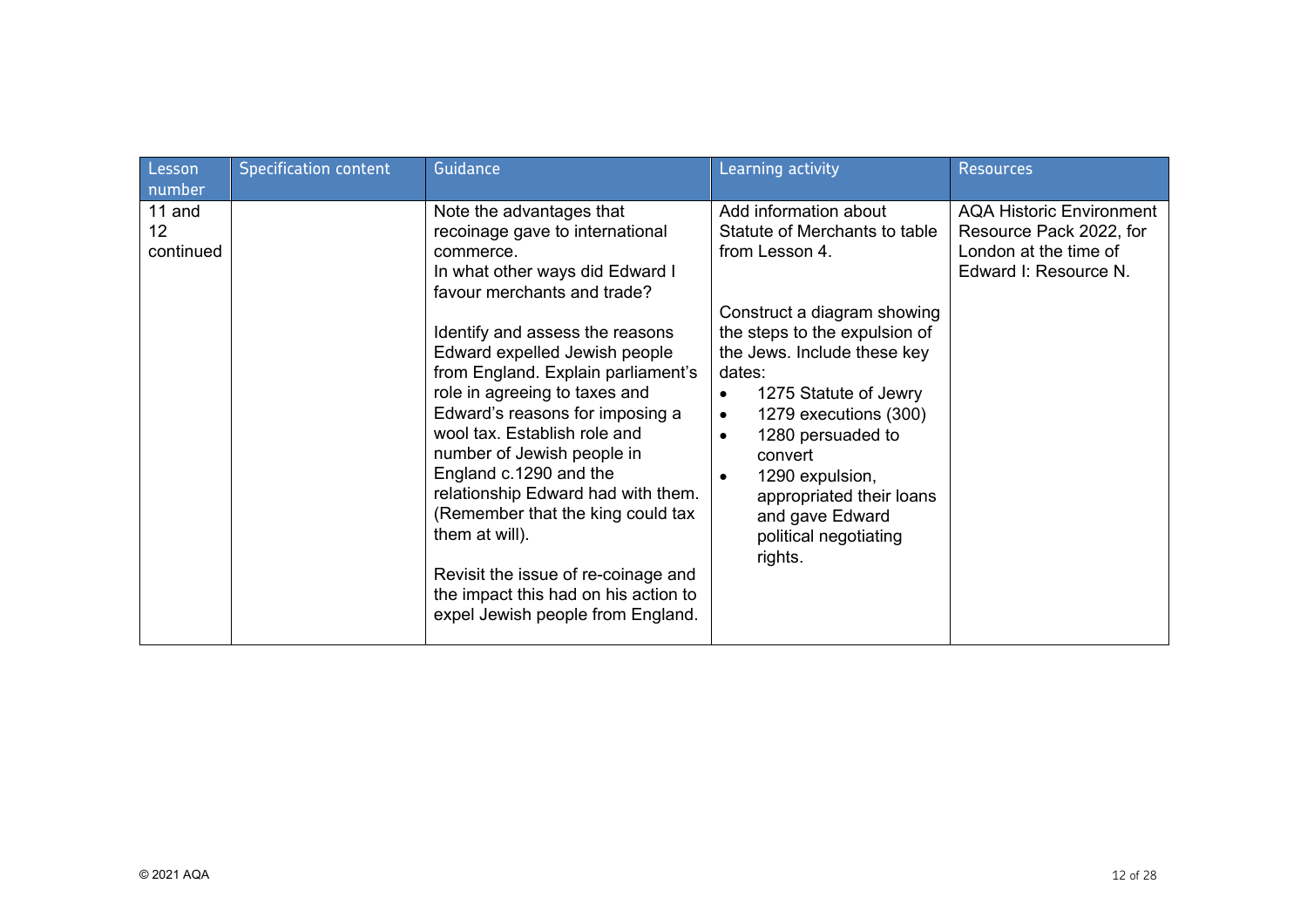| Lesson<br>number | <b>Specification content</b> | Guidance                                                                                                                          | Learning activity                                                                                                                      | <b>Resources</b>                                                                                                                  |
|------------------|------------------------------|-----------------------------------------------------------------------------------------------------------------------------------|----------------------------------------------------------------------------------------------------------------------------------------|-----------------------------------------------------------------------------------------------------------------------------------|
| 13               | Trade, towns                 | These lessons allow your<br>students to consider the reasons<br>for growth and development of<br>towns during the reign of Edward | Students annotate a map of<br>Europe to show the location<br>and origin of imports and<br>exports at this time (N).                    | <b>AQA Historic Environment</b><br>Resource Pack 2022, for<br>London at the time of<br>Edward I: Resource N.                      |
|                  |                              | From a broad picture of trade in<br>Edward I's time focus on<br>Southampton as a major port on<br>the south coast.                | Using Resources A, B and J,<br>explain why Southampton<br>was an important port.<br>Students should annotate a<br>cutaway image of the | <b>AQA Historic Environment</b><br>Resource Pack 2023,<br>Southampton Merchant's<br>House: Background<br>information, A, B and J. |
|                  |                              | In considering the medieval town<br>from King's point of view, the                                                                | Merchants house to identify<br>its features and lay out. Add                                                                           | Resource K.                                                                                                                       |
|                  |                              | metaphor of 'the carrot and stick'<br>may help students to understand<br>and answer the question how the                          | notes to explain the purpose<br>of each feature.                                                                                       | See also - AQA Historic<br><b>Environment Resource</b><br>Pack 2022, for London at                                                |
|                  |                              | towns helped Edward and find 3<br>or 4 ways he got what he wanted.                                                                | Answer the question:<br>'How did Edward I get what<br>he wanted from the towns?'                                                       | the time of Edward I:<br>background information -<br>controlling London.                                                          |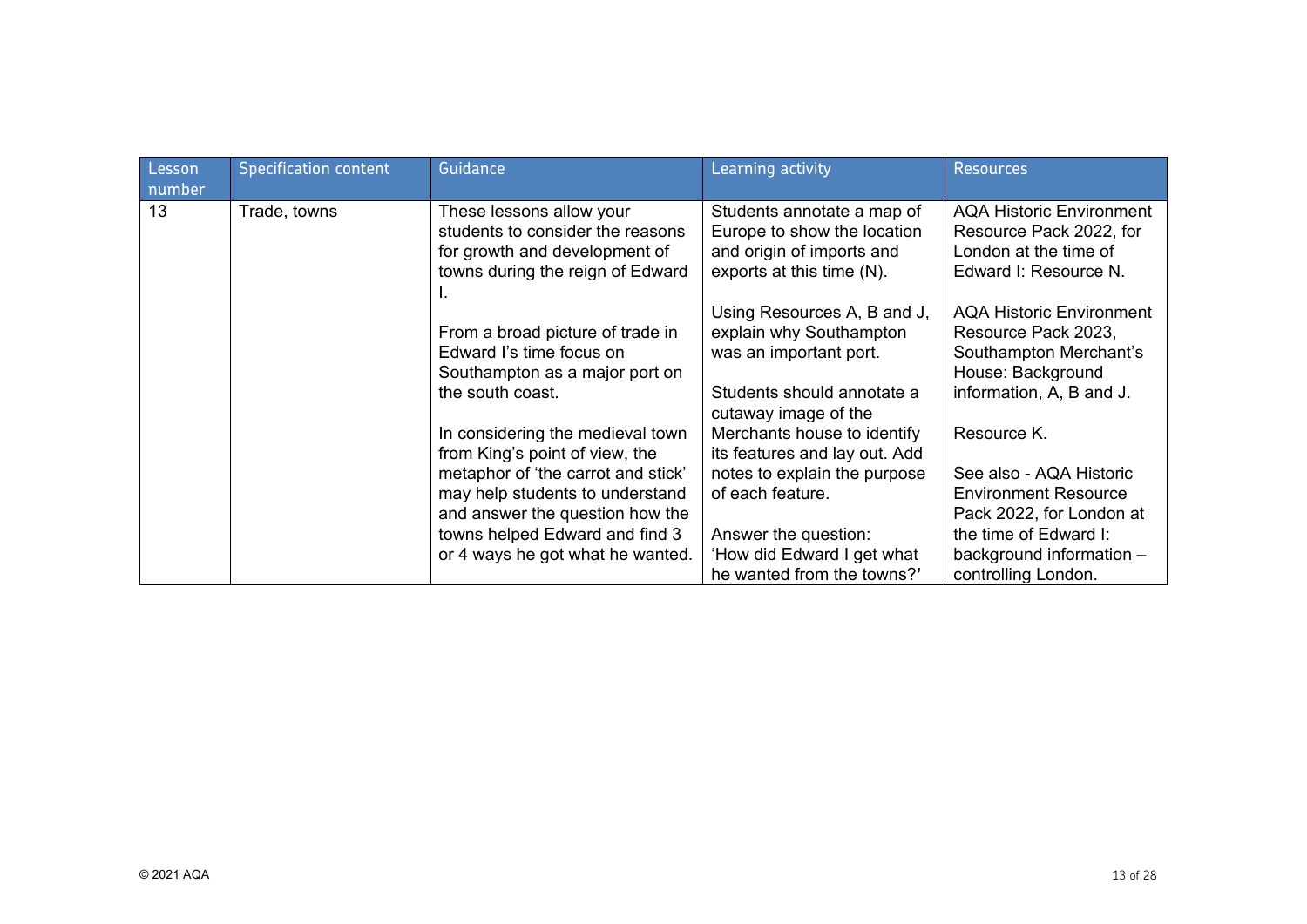| Lesson<br>number | <b>Specification content</b> | Guidance                                                                                                                                                                                                                                                                                                                                                                                                                                                                                                                                                                                                                                                                                                                                                      | Learning activity                                                                                                                                                                                                                                                                                                                                                                                                                                                                                                                                                                                                                                                                                                                                                                                               | <b>Resources</b>                                                                                                                                                                                                                                                                                                                                                                                                                          |
|------------------|------------------------------|---------------------------------------------------------------------------------------------------------------------------------------------------------------------------------------------------------------------------------------------------------------------------------------------------------------------------------------------------------------------------------------------------------------------------------------------------------------------------------------------------------------------------------------------------------------------------------------------------------------------------------------------------------------------------------------------------------------------------------------------------------------|-----------------------------------------------------------------------------------------------------------------------------------------------------------------------------------------------------------------------------------------------------------------------------------------------------------------------------------------------------------------------------------------------------------------------------------------------------------------------------------------------------------------------------------------------------------------------------------------------------------------------------------------------------------------------------------------------------------------------------------------------------------------------------------------------------------------|-------------------------------------------------------------------------------------------------------------------------------------------------------------------------------------------------------------------------------------------------------------------------------------------------------------------------------------------------------------------------------------------------------------------------------------------|
| 14 and<br>15     | Trade, towns                 | It's important for students to<br>understand the symbiotic<br>relationship between the King<br>and the towns. The King was<br>able to tap the talent, and<br>resources of the towns for his<br>ambitious projects. In return the<br>towns gained greater freedoms<br>and independence. However, it<br>was important for the leading<br>citizens of a town to always bear<br>in mind that their freedoms came<br>from the King. Another important<br>point for students to remember is<br>that towns were not an alien<br>entity in a medieval rural<br>landscape. They were fully<br>integrated into the surrounding<br>region. Finally, the importance of<br>the towns financially to the Crown<br>meant that they had to be given a<br>voice in Parliament. | Enquiry question: Why did<br>towns thrive during the reign<br>of Edward I?<br>Using the worksheet about<br>Southampton during the reign<br>of Edward I students find<br>evidence for the statements<br>from the Resource Pack.<br>The statements consider the:<br>reasons for the<br>$\bullet$<br>prosperity of<br>Southampton<br>ambitions of the ruling<br>$\bullet$<br>elite, in terms of wealth,<br>civic pride, family,<br>posterity etc<br>measures taken to<br>$\bullet$<br>ensure the continued<br>prosperity of<br>Southampton.<br>Students collaborate to write<br>in a pair, a 90-second talk<br>entitled, 'The development of<br>Southampton during the reign<br>of Edward I' (which may be<br>read in class (with or without<br>notes). The Merchants'<br>House in Southampton dates<br>from 1290. | <b>AQA Historic Environment</b><br>Resource Pack 2023,<br>Southampton Merchant's<br>House: Background<br>information and Resource<br>J.<br><b>AQA Historic Environment</b><br>Resource Pack 2022, for<br>London at the time of<br>Edward I: Resource N and<br>O.<br>Base map of Europe.<br>Worksheet on medieval<br>Southampton and The<br>Merchants' house.<br>Guidance sheet on the<br>method for writing a short<br>talk.<br>Textbook. |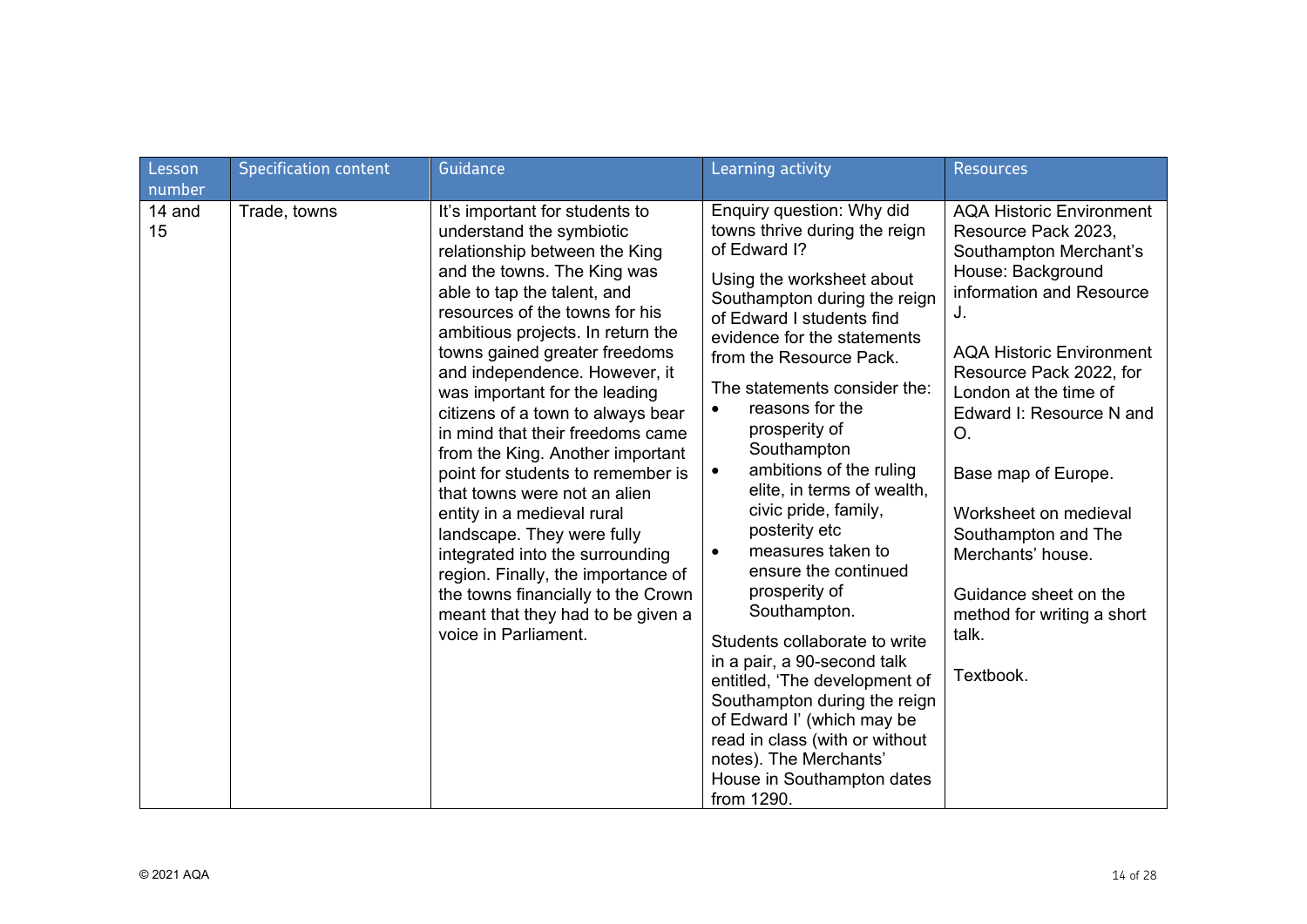## **Education and Learning**

| Lesson<br>number | <b>Specification content</b>                          | Guidance                                                                                                                                                                                                                                                                                                                                                                                                                                                                                                                                                              | Learning activity                                                                                                                                                                                                                                                                                                                                                                                                                                                                                                                                                                                                                        | <b>Resources</b>                                                                                                                                        |
|------------------|-------------------------------------------------------|-----------------------------------------------------------------------------------------------------------------------------------------------------------------------------------------------------------------------------------------------------------------------------------------------------------------------------------------------------------------------------------------------------------------------------------------------------------------------------------------------------------------------------------------------------------------------|------------------------------------------------------------------------------------------------------------------------------------------------------------------------------------------------------------------------------------------------------------------------------------------------------------------------------------------------------------------------------------------------------------------------------------------------------------------------------------------------------------------------------------------------------------------------------------------------------------------------------------------|---------------------------------------------------------------------------------------------------------------------------------------------------------|
| 16               | The Medieval<br>$\bullet$<br>Church.<br>Universities. | This lesson will show how<br>Edward used the Church and<br>scholars to support and legitimise<br>his campaign against Wales and<br>Scotland as well as how he used<br>them to support his claims to land<br>and his rights.<br>Focus on the disagreements with<br>Archbishop Peckham (plurality)<br>and Archbishop Winchelsea<br>(taxing the church).<br>Students should be able to<br>understand the role of<br>universities, why they were<br>endowed and how Edward and<br>the nobles used these<br>universities to legitimise claims to<br>certain areas of land. | Enquiry question: What<br>relationship did Edward have<br>with the church?<br>Construct a mind-map to<br>show the role of the Church<br>in England. Concentrate on<br>its roles as a land-owner,<br>law-giver, a financial<br>institution, and the<br>relationship with the pope.<br>Complete worksheets based<br>on textbook information.<br>Students work in pairs to<br>challenge the teacher as<br>Edward over his role in their<br>disagreements. Students and<br>teacher perform a three-way<br>hot seat debate changing<br>students regularly.<br><b>Enquiry Question: How did</b><br>Edward develop and use the<br>universities? | Textbook.<br><b>Medieval Church timeline.</b><br>Worksheets on the lives,<br>character and<br>achievements of<br>Archbishops Peckham and<br>Winchelsea. |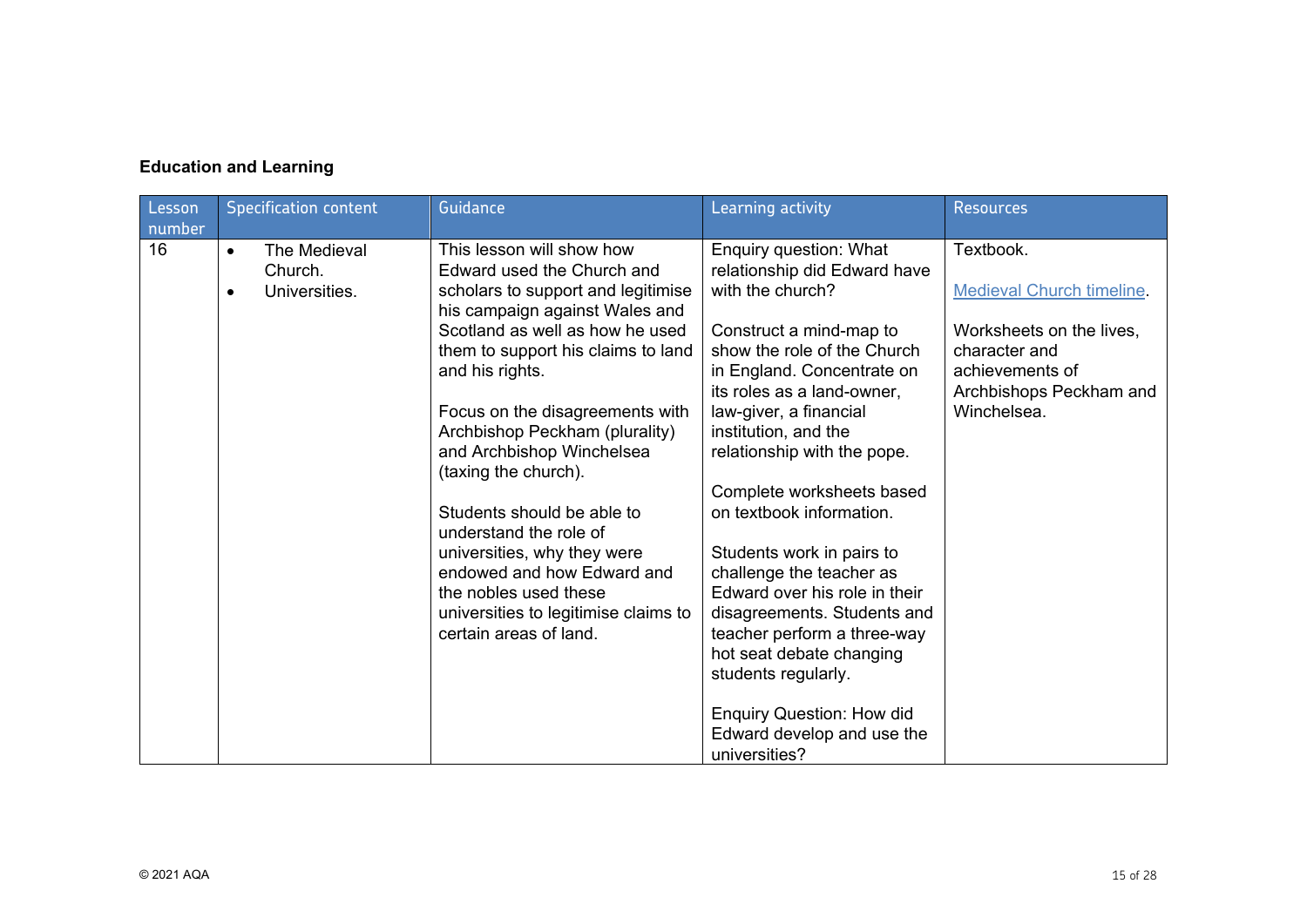| Lesson<br>number | <b>Specification content</b>   | Guidance                                                                                                       | Learning activity                                                                                                                                                                                                                                                                                                  | <b>Resources</b>                          |
|------------------|--------------------------------|----------------------------------------------------------------------------------------------------------------|--------------------------------------------------------------------------------------------------------------------------------------------------------------------------------------------------------------------------------------------------------------------------------------------------------------------|-------------------------------------------|
|                  |                                |                                                                                                                | Around a separate picture of<br>each of the three universities,<br>answer the questions:<br>What was the<br>$\bullet$<br>university's specialism?<br>Who endowed them?<br>$\bullet$<br>How did Edward use<br>$\bullet$<br>them?                                                                                    |                                           |
| 17               | Roger Bacon and Duns<br>Scotus | This lesson will introduce<br>students to the achievements of<br>Bacon and Duns as well as the<br>Franciscans. | <b>Enquiry Question: Why were</b><br>the ideas of Dun Scotus and<br>Roger Bacon important?<br>Conduct a study into the life<br>of Roger Bacon and John<br>Duns (Duns Scotus), draw<br>out similarities and<br>differences. Conclude by<br>arguing which of the two men<br>should be commemorated<br>with a statue. | Textbook.<br>Roger Bacon.<br>Duns Scotus. |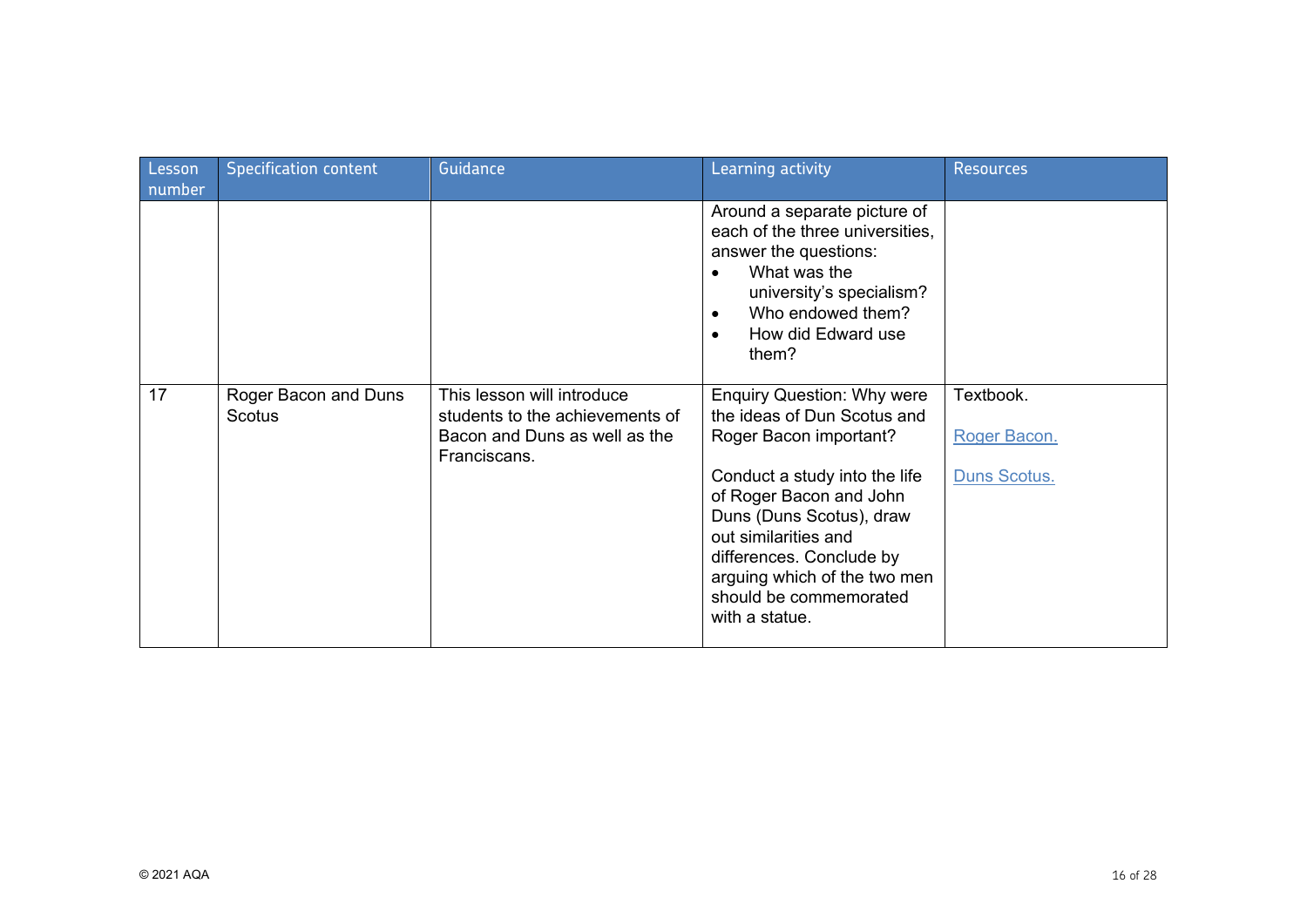| Lesson<br>number | <b>Specification content</b>                                                                                                                                                 | <b>Guidance</b>                                                                                                                                                                                                                                                          | Learning activity                                                                                                                                                                                                                                                                                                                                                                                                                                                                                                                                                                                                                                                               | <b>Resources</b>        |
|------------------|------------------------------------------------------------------------------------------------------------------------------------------------------------------------------|--------------------------------------------------------------------------------------------------------------------------------------------------------------------------------------------------------------------------------------------------------------------------|---------------------------------------------------------------------------------------------------------------------------------------------------------------------------------------------------------------------------------------------------------------------------------------------------------------------------------------------------------------------------------------------------------------------------------------------------------------------------------------------------------------------------------------------------------------------------------------------------------------------------------------------------------------------------------|-------------------------|
| 18 and<br>19     | Laws, courts and<br>$\bullet$<br>trials.<br>Crimes, criminals<br>$\bullet$<br>and punishments.<br>Statutes of<br>$\bullet$<br>Gloucester (1278)<br>and Winchester<br>(1285). | This lesson will introduce<br>students to the legal system and<br>help them identify the types of<br>crimes that were committed along<br>with the punishments meted out.<br>They should be able to assess<br>what Edward gained from the<br>changes of the two statutes. | <b>Enquiry Question: How did</b><br>the medieval legal system<br>work?<br>Create a mind-map or similar<br>to show the various aspects<br>of medieval law. Refer to:<br>Church courts<br>$\bullet$<br>Canon Law<br>$\bullet$<br>King and parliament as<br>$\bullet$<br>law-makers<br>Guild system<br>$\bullet$<br>Lords dispensing feudal<br>$\bullet$<br>justice.<br>Create a diagram showing<br>what happens to a criminal<br>from committing the crime to<br>the point of justice. Do this<br>with a range of crimes to<br>show the different outcomes.<br><b>Enquiry Question: How did</b><br>the statutes of Gloucester<br>and Westminster change the<br>system of justice? | Textbooks and research. |

# **The Development of the legal system**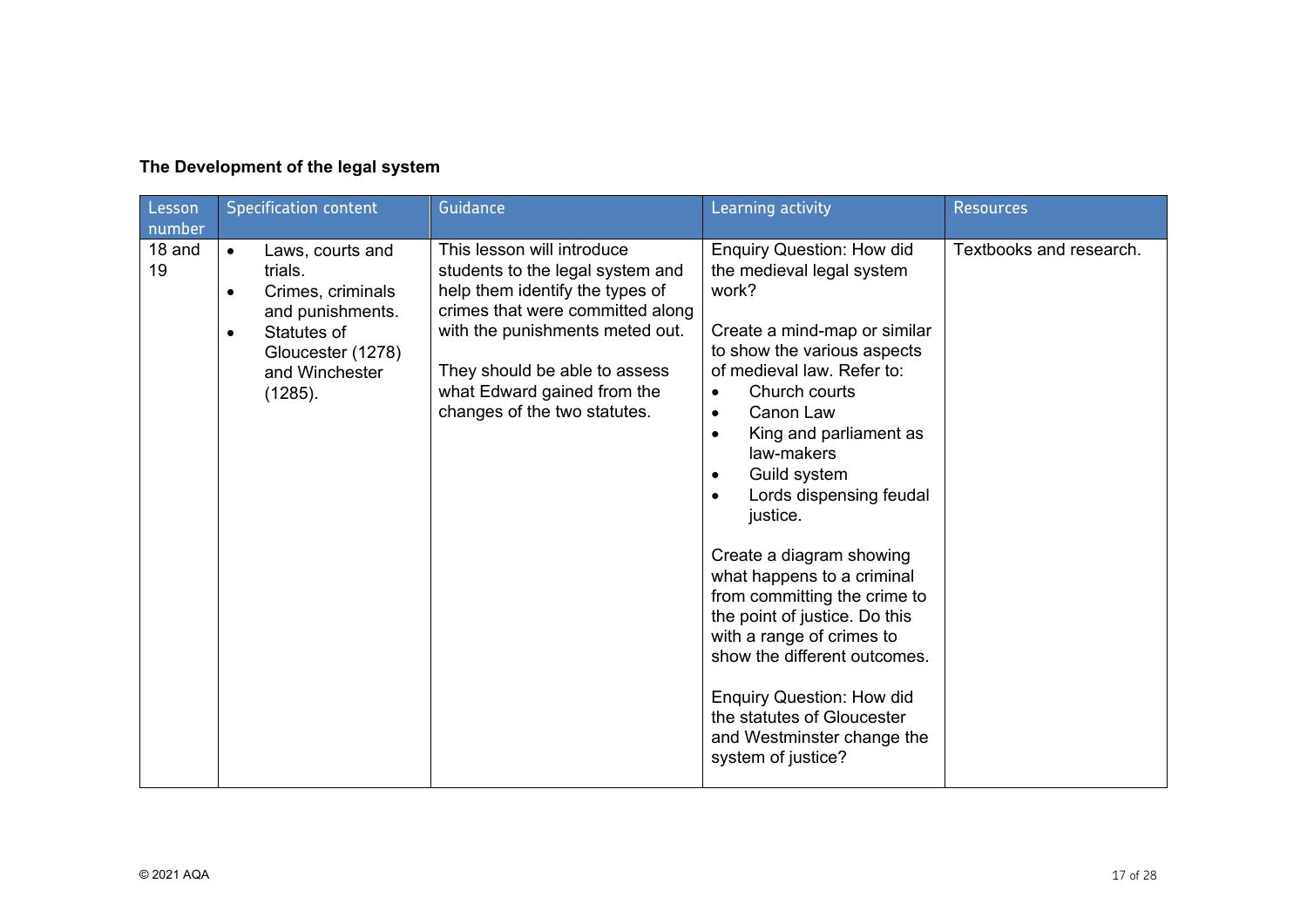| Lesson<br>number | <b>Specification content</b>          | Guidance                                                                                    | Learning activity                                                                                                                                             | <b>Resources</b> |
|------------------|---------------------------------------|---------------------------------------------------------------------------------------------|---------------------------------------------------------------------------------------------------------------------------------------------------------------|------------------|
| 18 and<br>19     |                                       |                                                                                             | Add the relevant information<br>about these two statutes to<br>the table begun in Lesson 5.<br>In pairs or small groups have<br>a silent debate about whether |                  |
|                  |                                       |                                                                                             | the justice system was fit for<br>purpose?                                                                                                                    |                  |
| 20               | <b>Review and assess Part</b><br>two. | Assess your students'<br>understanding of Part two and to<br>develop their exam techniques. | Questions may be drawn<br>from the specimen papers on<br>our website.                                                                                         |                  |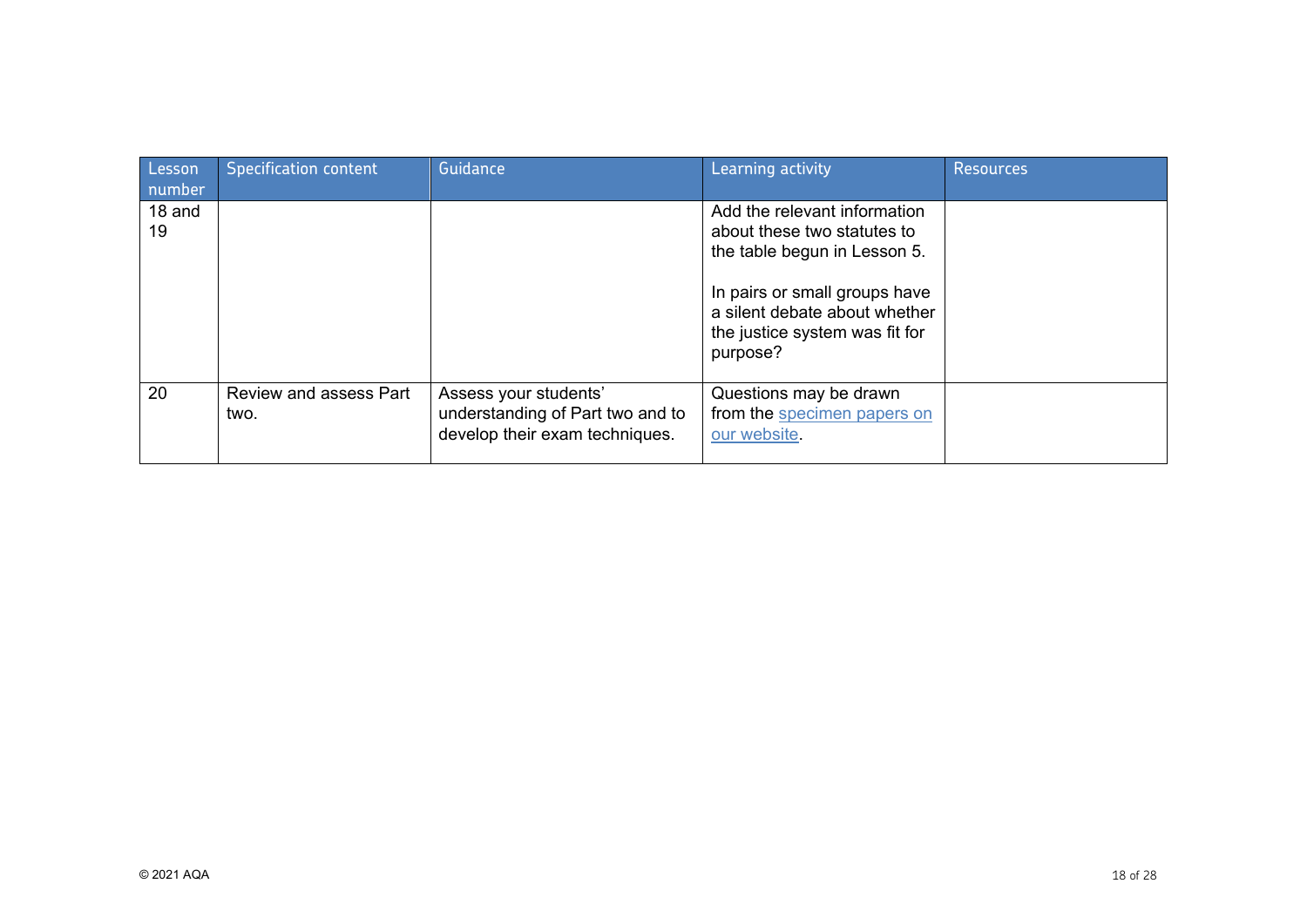# **Part three: Edward I's military campaigns in Wales and Scotland**

### **Medieval warfare, tactics and technology**

| Lesson<br>number | <b>Specification content</b>                                                                                                                                                                                                                                                                                                    | Guidance                                                                                                                                                                                                                                                                                                                                                                                                                                        | Learning activity                                                                                                                                                                                                      | <b>Resources</b>                                           |
|------------------|---------------------------------------------------------------------------------------------------------------------------------------------------------------------------------------------------------------------------------------------------------------------------------------------------------------------------------|-------------------------------------------------------------------------------------------------------------------------------------------------------------------------------------------------------------------------------------------------------------------------------------------------------------------------------------------------------------------------------------------------------------------------------------------------|------------------------------------------------------------------------------------------------------------------------------------------------------------------------------------------------------------------------|------------------------------------------------------------|
| 21               | Battlefield use of<br>This lesson will develop students<br>$\bullet$<br>understanding of the role of the<br>cavalry, infantry,<br>different individual soldiers.<br>weapons and<br>armour.<br>Students will also consider the<br>Siege Warfare.<br>strengths and weaknesses of a<br>variety of different weapons and<br>armour. | <b>Enquiry Question: What was</b><br>medieval warfare like?<br>Students to annotate pictures<br>of the different types of<br>soldiers and weapons. Then<br>choose six pieces of<br>medieval fighting equipment<br>and explain to the class their<br>use and effectiveness (with<br>examples) - could be<br>presented as a PowerPoint<br>presentation. Students<br>should focus on the relative<br>strengths and weaknesses of<br>what they see. | Textbook.<br>Pictures of soldiers and<br>weapons.<br>Edward's life $-$ a warrior<br>king.<br><b>Edward's military history</b><br>relating to Wales and<br>Scotland.                                                    |                                                            |
|                  |                                                                                                                                                                                                                                                                                                                                 | This part of the lesson will<br>introduce students to siege<br>warfare and why it was used.<br>The siege of Berwick in 1296<br>may be referred to.                                                                                                                                                                                                                                                                                              | Use websites to produce a<br>'battle timeline' of Edward's<br>life in order to highlight the<br>different types of 'battles' he<br>has been in and identify<br>where and how he used<br>cavalry, infantry, sieges etc. | Drawings of medieval<br>sieges.<br>Textbooks and research. |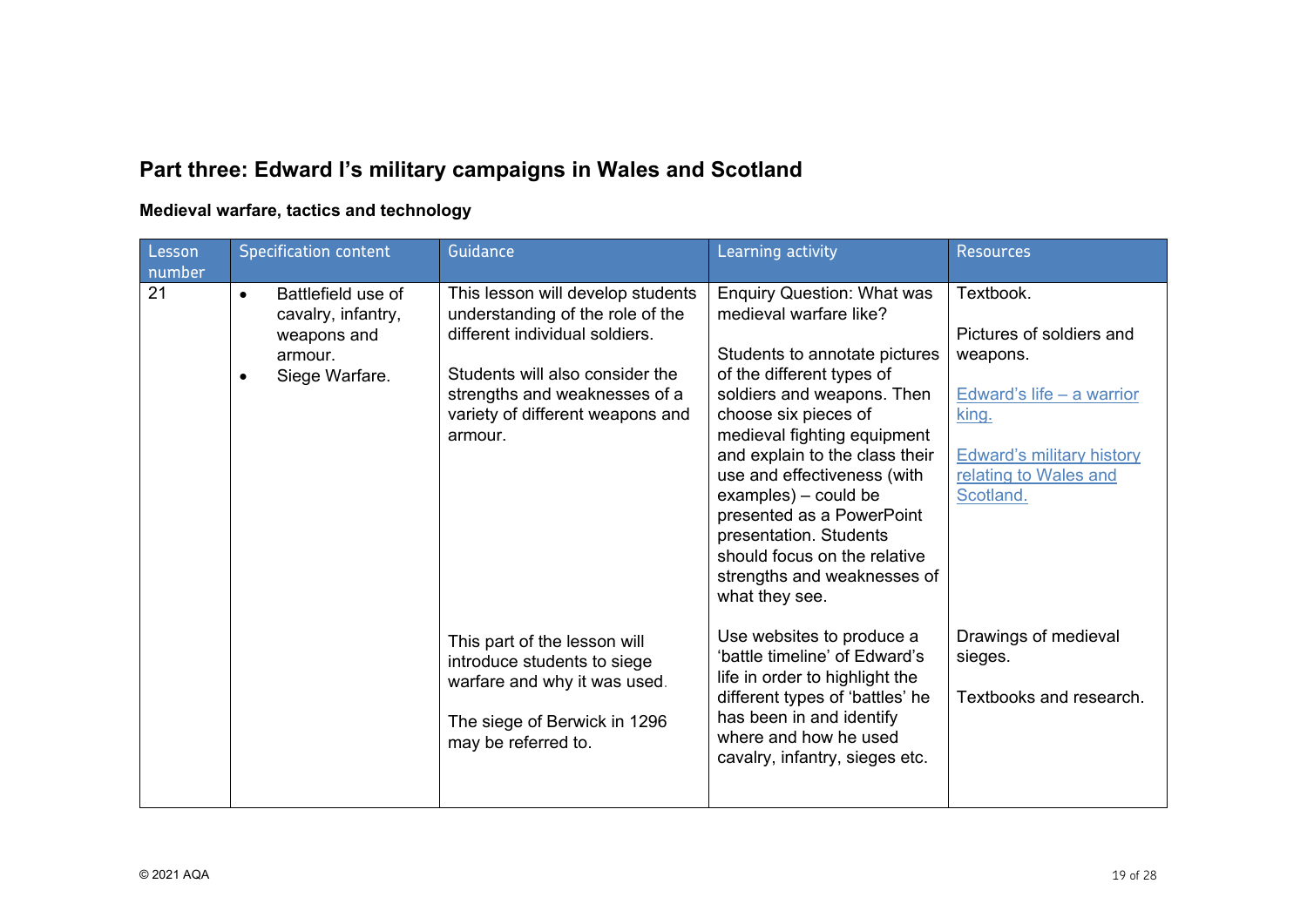| Lesson          | <b>Specification content</b> | Guidance | Learning activity                                                                                                                                                                                                                                                                                           | <b>Resources</b> |
|-----------------|------------------------------|----------|-------------------------------------------------------------------------------------------------------------------------------------------------------------------------------------------------------------------------------------------------------------------------------------------------------------|------------------|
| number          |                              |          |                                                                                                                                                                                                                                                                                                             |                  |
| 21<br>continued |                              |          | <b>Enquiry Question: How did</b><br>siege warfare work?                                                                                                                                                                                                                                                     |                  |
|                 |                              |          | Establish the 'rules' of siege<br>warfare and have students<br>annotate a diagram of a<br>siege with the main<br>elements. Include:<br>weapons<br>٠<br>key features of castle<br>$\bullet$<br>key features of<br>$\bullet$<br>landscape<br>type of soldier (cavalry,<br>$\bullet$<br>infantry, sapper etc). |                  |
|                 |                              |          | Conduct research into the<br>battles and sieges that<br>Edward has already<br>participated in. Lewes and<br>Evesham will show the 'all or<br>nothing' high stakes involved<br>in a battle.                                                                                                                  |                  |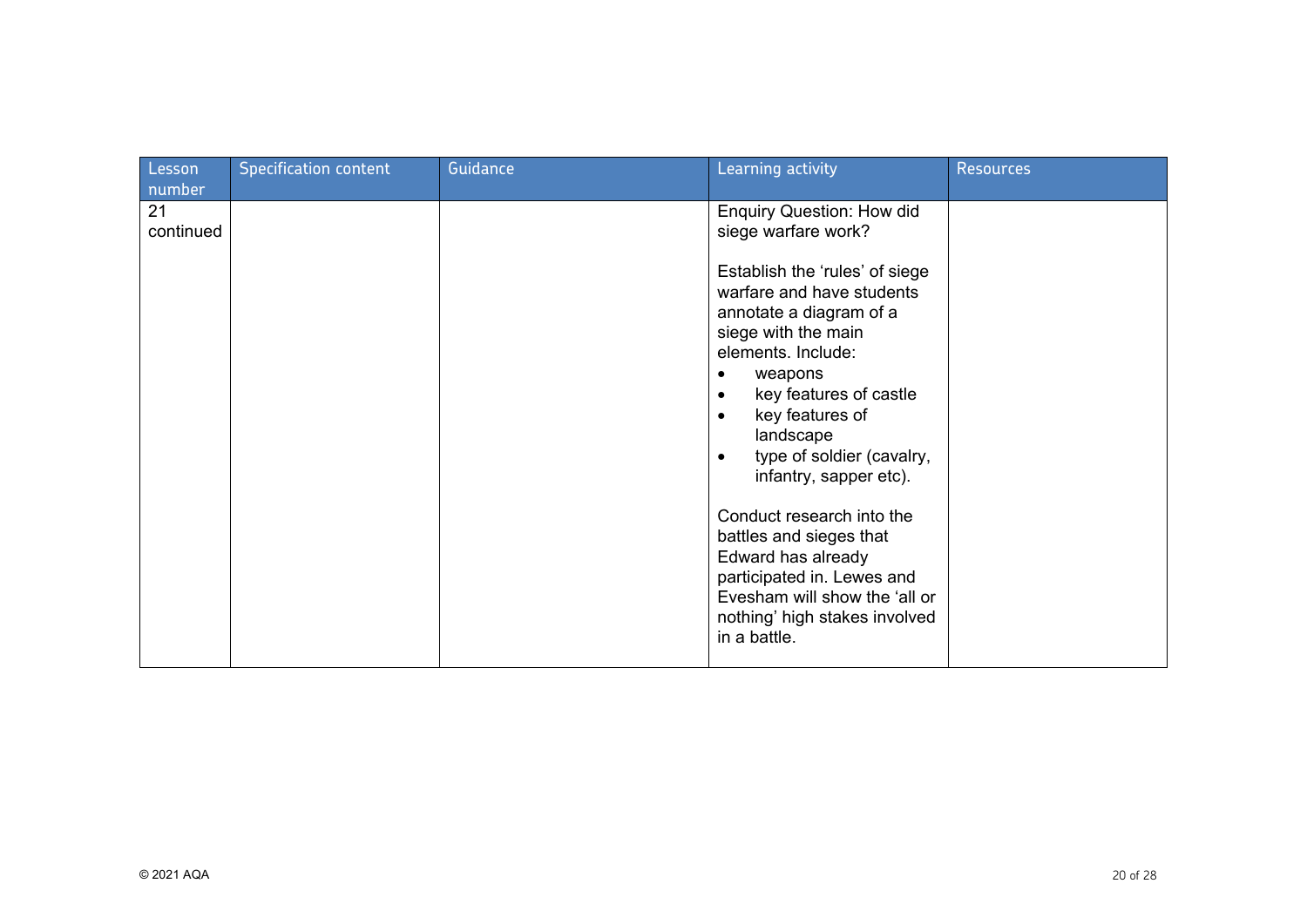|  | The Invasion and colonisation of Wales |  |
|--|----------------------------------------|--|
|  |                                        |  |

| <b>Lesson</b>          | <b>Specification content</b>                                                                                     | Guidance                                                                                                                                                | Learning activity                                                                                                                                                                                                                                                                                                                         | <b>Resources</b>                                                                                                                                                                                      |
|------------------------|------------------------------------------------------------------------------------------------------------------|---------------------------------------------------------------------------------------------------------------------------------------------------------|-------------------------------------------------------------------------------------------------------------------------------------------------------------------------------------------------------------------------------------------------------------------------------------------------------------------------------------------|-------------------------------------------------------------------------------------------------------------------------------------------------------------------------------------------------------|
| number<br>22 and<br>23 | The Invasion and<br>colonisation of Wales<br><b>Edward's Welsh</b><br>$\bullet$<br>Wars in 1277 and<br>1282-1283 | These lessons will examine<br>how Edward conducted the<br>wars in Wales, why they<br>started and what the<br>conclusions were. For<br>example, what the | Enquiry Question: Why did Edward go<br>to war in Wales?<br>Investigate the reasons why Edward<br>launched an attack on Wales,<br>including:                                                                                                                                                                                               | Textbook.<br>How and why Edward<br>extended his control<br>across the British Isles.                                                                                                                  |
|                        | Statute of Rhuddlan                                                                                              | provisions under the Statute<br>of Rhuddlan were and what<br>their impact on Wales and<br>Edward was.                                                   | Edward as Marcher lord when<br>$\bullet$<br>prince<br>role of Llywelyn ap Gruffudd<br>$\bullet$<br>(lands taken from Edward and<br>refusal to pay homage)<br>role of other Marcher lords.<br>Record as mind map.                                                                                                                          | <b>Timeline of Welsh</b><br>conquest.<br>Timelines on the<br><b>Conquest of Wales.</b>                                                                                                                |
|                        |                                                                                                                  |                                                                                                                                                         | Create a table with headings:<br>situation before 1277<br>War of 1277<br>$\bullet$<br>situation between 1277-1282<br>$\bullet$<br>War of 1282-3<br>$\bullet$<br>situation post-1283<br>$\bullet$<br>The Statute of Rhuddlan<br>$\bullet$<br>Complete each column with a<br>statement to describe the situation or<br>events at that time. | Copy of the Statute of<br>Rhuddlan (modern<br>version).<br><b>AQA Caernarfon Castle</b><br><b>Historic Environment</b><br>Resource Pack 2019:<br>Background<br>information, and<br>Resources I and J. |
|                        |                                                                                                                  |                                                                                                                                                         | Annotate map of Welsh conquests<br>with new counties, land ownership.                                                                                                                                                                                                                                                                     | Map of Wales.                                                                                                                                                                                         |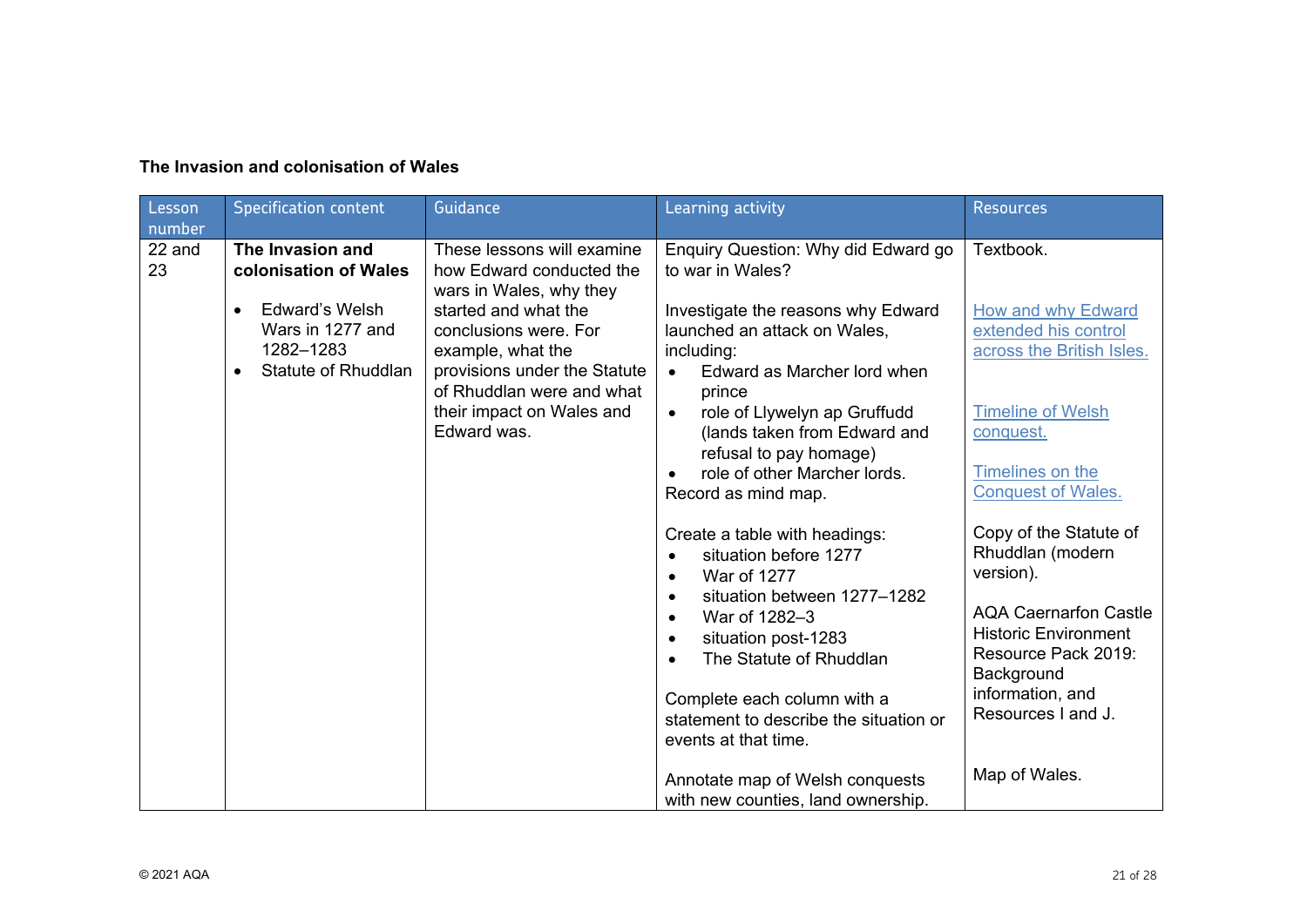| Lesson                 | <b>Specification content</b>                | Guidance                                                                                                                                                                                                                                                                                                                                                                                                                                                                                                                                                                                                                                                                               | Learning activity                                                                                                                                                                                                                                                                                                                                                                                                                                                                                                                                                                                                       | <b>Resources</b>                                                                                                                                                                                                                                                                                                                                                                                                                                                                                                                                                                     |
|------------------------|---------------------------------------------|----------------------------------------------------------------------------------------------------------------------------------------------------------------------------------------------------------------------------------------------------------------------------------------------------------------------------------------------------------------------------------------------------------------------------------------------------------------------------------------------------------------------------------------------------------------------------------------------------------------------------------------------------------------------------------------|-------------------------------------------------------------------------------------------------------------------------------------------------------------------------------------------------------------------------------------------------------------------------------------------------------------------------------------------------------------------------------------------------------------------------------------------------------------------------------------------------------------------------------------------------------------------------------------------------------------------------|--------------------------------------------------------------------------------------------------------------------------------------------------------------------------------------------------------------------------------------------------------------------------------------------------------------------------------------------------------------------------------------------------------------------------------------------------------------------------------------------------------------------------------------------------------------------------------------|
| number<br>24 and<br>25 | Castle building; costs<br>and consequences. | Overall, these lessons will<br>help students to understand<br>what the key parts of a<br>castle are, where Edward<br>chose to locate them in<br>Wales and the reasons for<br>this as well as examining<br>their cost and the short and<br>longer-term consequences<br>of them.<br>Students should understand<br>the principle of Concentric<br>design.<br>The layout and design of<br>other castles built by<br>Edward I in Wales illustrate<br>the principle eg Beaumaris,<br>or how the principle was<br>adapted to the location eg<br>Conwy.<br>Ensure students identify<br>features that are defensive<br>and those which are<br>domestic.<br>shape<br>towers<br>wards<br>walkways | <b>Enquiry Question: 'What was</b><br>important about Edward's Castle<br>building in Wales?'<br>Locate castles on map of Wales<br>Or previous lesson's map.<br>Investigate reasons for positioning of<br>each castle. Complete a fact sheet<br>on each castle including:<br>cost<br>reason for location<br>$\bullet$<br>ownership<br>$\bullet$<br>main features<br>$\bullet$<br>nearest town<br>$\bullet$<br>years taken to complete<br>unique fact.<br>(the above could be incorporated into<br>a 'Top Trumps' activity).<br>Class discussion about common<br>features they have discovered about<br>Edward's castles. | Images and details of<br>the main castles built in<br>Wales:<br>Conwy<br>$\bullet$<br>Harlech<br>$\bullet$<br>Rhuddlan<br>$\bullet$<br>Flint<br>$\bullet$<br><b>Beaumaris</b><br>$\bullet$<br>Llanbadam<br>(Aberystwyth)<br><b>Builth</b><br>$\bullet$<br>Caernarfon.<br>$\bullet$<br>Showing their design,<br>proximity to local town,<br>location within Wales<br>and key features.<br>Layout diagrams of<br>main castles built by<br>Edward I.<br><b>AQA Historic</b><br><b>Environment Resource</b><br>Pack 2019 -<br><b>Caernarfon Castle</b><br>Map of Wales.<br>Welsh castles |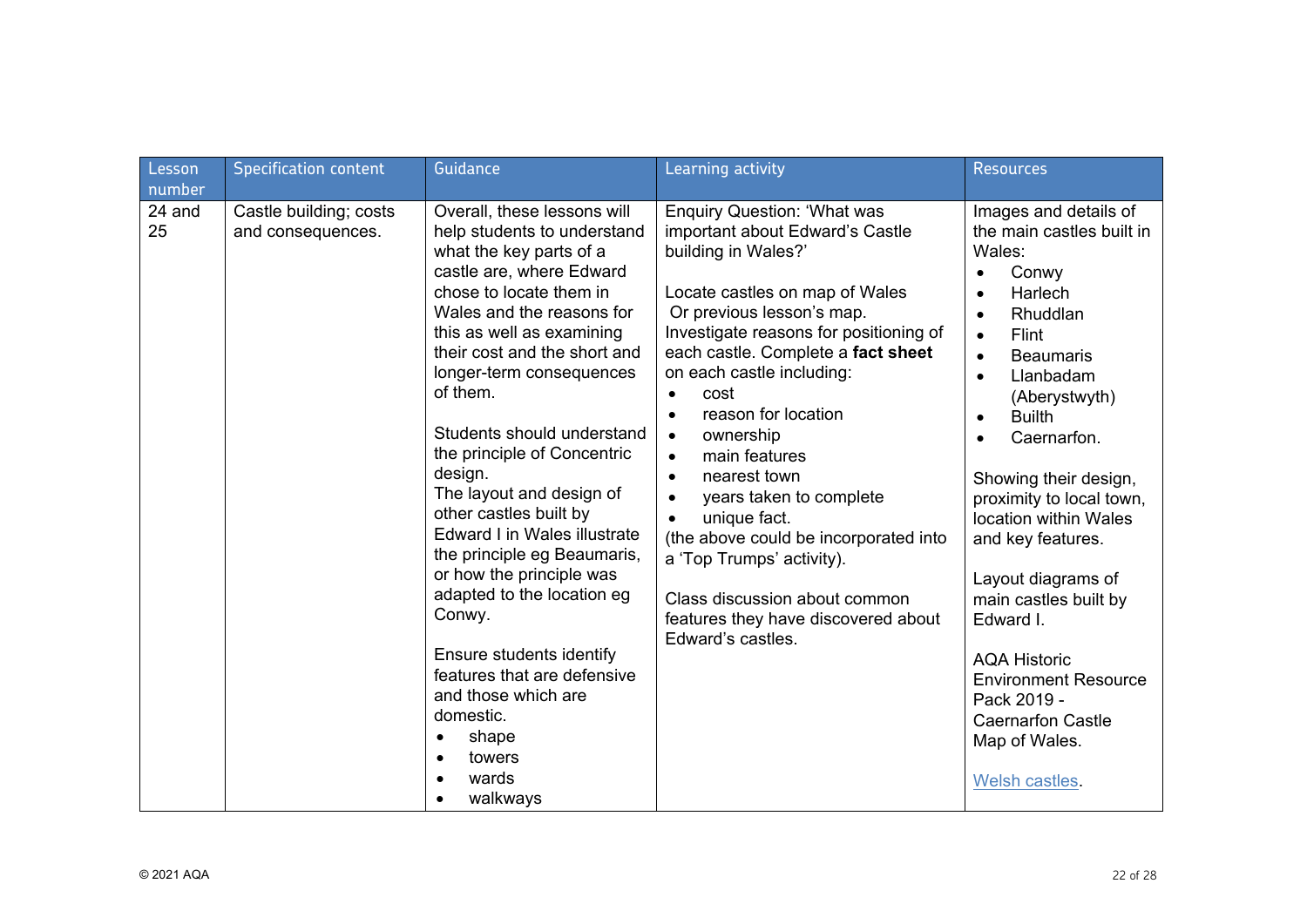| Lesson<br>number | <b>Specification content</b> | Guidance                                                                                                                                                                                                                                                                           | Learning activity | <b>Resources</b> |
|------------------|------------------------------|------------------------------------------------------------------------------------------------------------------------------------------------------------------------------------------------------------------------------------------------------------------------------------|-------------------|------------------|
|                  |                              | moat<br>$\bullet$<br>entrances<br>town<br>domestic features<br>hall.<br>$\bullet$<br>When students report back<br>their research on different<br>castles allow some time to<br>collect information, perhaps<br>in a simple spider diagram,<br>on the Welsh castles of<br>Edward I. |                   |                  |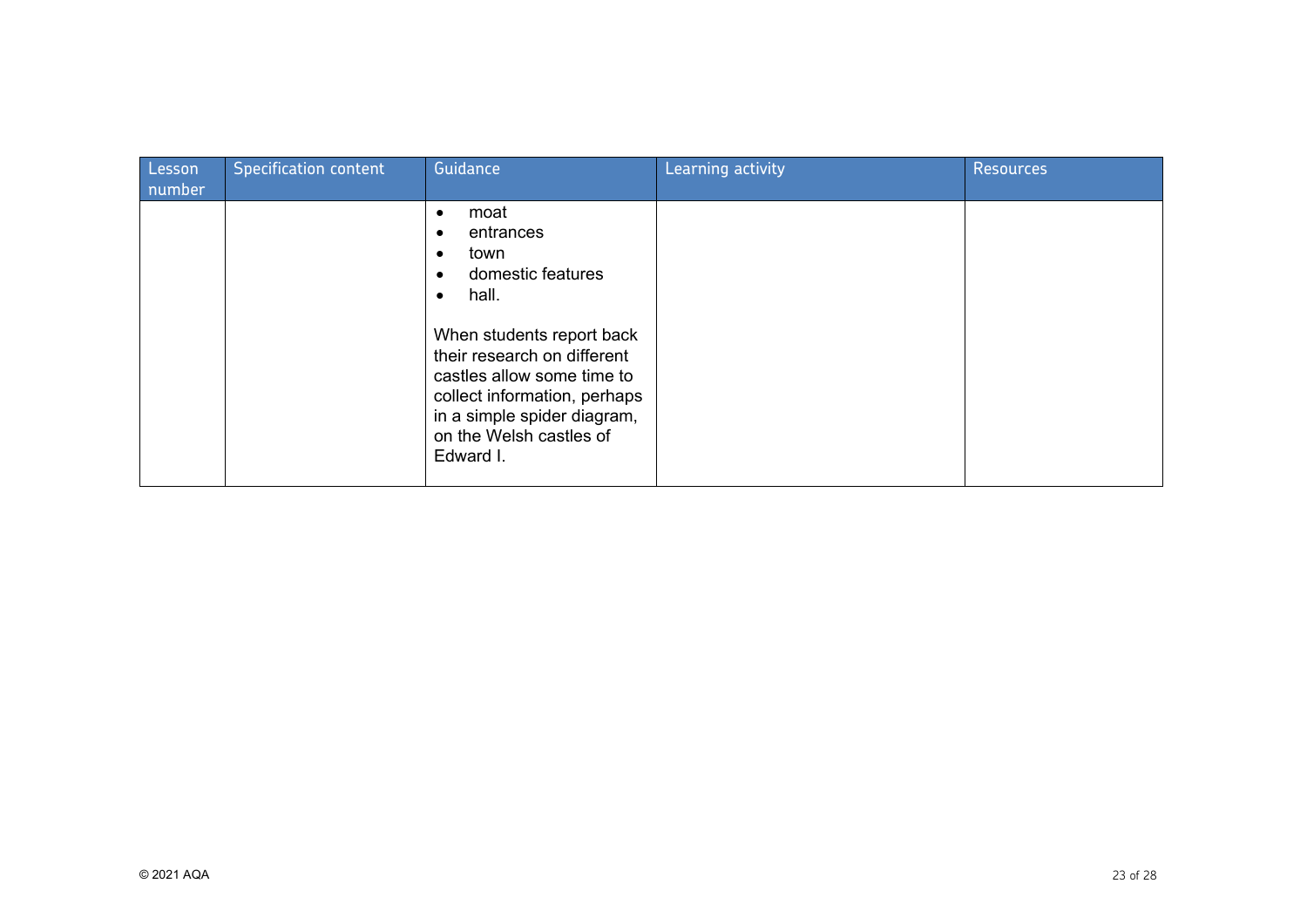## **The Relations with Scotland**

| Lesson<br>number | <b>Specification content</b>                                                                                                                                                                                                                                         | Guidance                                                                                                                                                                                                                                                                                                                                                                                                                                                                                                                                                                                                                                              | Learning activity                                                                                                                                                                                                                                                                                                                                            | <b>Resources</b>                                                                                                                                                                                                                                                                                                                                                                                                                                                                                                                                                                                         |
|------------------|----------------------------------------------------------------------------------------------------------------------------------------------------------------------------------------------------------------------------------------------------------------------|-------------------------------------------------------------------------------------------------------------------------------------------------------------------------------------------------------------------------------------------------------------------------------------------------------------------------------------------------------------------------------------------------------------------------------------------------------------------------------------------------------------------------------------------------------------------------------------------------------------------------------------------------------|--------------------------------------------------------------------------------------------------------------------------------------------------------------------------------------------------------------------------------------------------------------------------------------------------------------------------------------------------------------|----------------------------------------------------------------------------------------------------------------------------------------------------------------------------------------------------------------------------------------------------------------------------------------------------------------------------------------------------------------------------------------------------------------------------------------------------------------------------------------------------------------------------------------------------------------------------------------------------------|
| 26               | The Great<br>$\bullet$<br>Cause.<br><b>Issue of Scottish</b><br>succession,<br><b>Balliol and Bruce.</b><br>Scottish<br>$\bullet$<br>campaigns:<br><b>William Wallace</b><br>and the First War<br>of Scottish<br>Independence<br>from 1297 to the<br>death of Edward | This lesson will show students<br>how there came to be a vacancy<br>for the title of king of Scotland<br>and who the main contenders<br>were.<br>Worksheet should include:<br>the life of King Alexander<br>$\bullet$<br>III, his children,<br>grandchildren, esp. his<br>granddaughter, Margaret of<br>Norway<br>the role and aims of<br>$\bullet$<br>Edward as arbiter in the<br>succession and the role of<br>the 'guardians of Scotland'<br>June 1291 - Edward<br>$\bullet$<br>becomes 'chief lord and<br>guardian of the kingdom'<br>Balliol and Bruce's links to<br>$\bullet$<br>David and an assessment<br>of the strength of their<br>claims. | <b>Enquiry Question: Why did</b><br>Edward I become involved in<br>Scottish affairs?<br>Complete a worksheet on the<br>origins of the Great cause.<br>Construct pen portraits of Balliol<br>and Bruce.<br>'King Edward I in Scotland.'<br>Using a map of Scotland,<br>students plot the main castles<br>and route of Edward and his<br>allies into Scotland. | <b>AQA Historic Environment</b><br>Resource Pack 2020 - The<br>Battle of Stirling Bridge -<br>background information.<br>Textbooks, worksheet and<br>research. Family tree sheet.<br>Video covers the end of<br>Edward's Welsh campaign,<br>the death of his 1 <sup>st</sup> wife, the<br>expulsion of the Jews, and<br>the start of the Scottish<br>campaign.<br><b>AQA Historic Environment</b><br>Resource Pack 2020 - The<br><b>Battle of Stirling Bridge</b><br>Resource A.<br>Textbook.<br>Blank map of Scotland.<br>Base timeline for events.<br>Scottish battlefields.<br>The Battle of Falkirk. |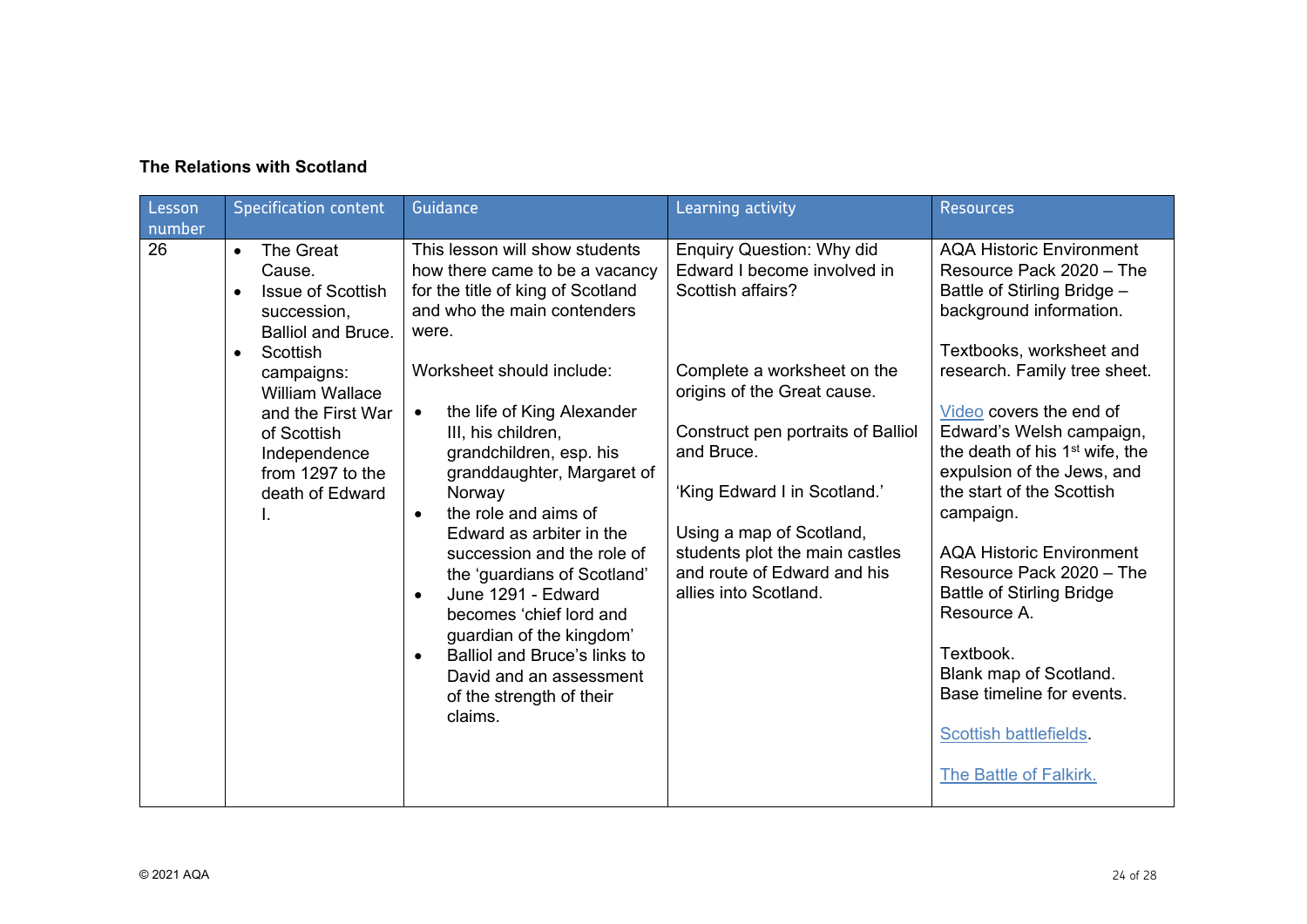| Lesson       | <b>Specification content</b>                                                                                                                                                                                                           | Guidance                                                                                                                                                                                                                                                                                                                                                                                                                                           | Learning activity                                                                                                                                                                                                                                                                                                                                             | <b>Resources</b>                                                                                                                                                                                                                                                                         |
|--------------|----------------------------------------------------------------------------------------------------------------------------------------------------------------------------------------------------------------------------------------|----------------------------------------------------------------------------------------------------------------------------------------------------------------------------------------------------------------------------------------------------------------------------------------------------------------------------------------------------------------------------------------------------------------------------------------------------|---------------------------------------------------------------------------------------------------------------------------------------------------------------------------------------------------------------------------------------------------------------------------------------------------------------------------------------------------------------|------------------------------------------------------------------------------------------------------------------------------------------------------------------------------------------------------------------------------------------------------------------------------------------|
| number       |                                                                                                                                                                                                                                        |                                                                                                                                                                                                                                                                                                                                                                                                                                                    |                                                                                                                                                                                                                                                                                                                                                               |                                                                                                                                                                                                                                                                                          |
|              |                                                                                                                                                                                                                                        | This lesson will help students<br>understand the chronology of<br>the events in the Scottish<br>campaign. It will provide an<br>overview of events and also<br>begin to help to assess the<br>reasons for Edward's successes<br>and failures and the reasons for<br>the resumption of hostilities by<br>Robert the Bruce.<br>Students will already be aware<br>of the risks associated with<br>battles and the nature of sieges<br>from Lesson 20. | Students will construct a<br>timeline showing an overview of<br><b>Edward I and his Scottish</b><br>campaigns. Brief details of each<br>event should be included on the<br>timeline.                                                                                                                                                                          | <b>Video covering Edward's</b><br>Scottish campaign and<br>conclusion.                                                                                                                                                                                                                   |
| 27 and<br>28 | Scottish<br>$\bullet$<br>campaigns:<br><b>William Wallace</b><br>and the First War<br>of Scottish<br>Independence<br>from 1297 to the<br>death of Edward<br>The reputation of<br>$\bullet$<br>Edward I as<br>'Hammer of the<br>Scots'. | These lessons will introduce<br>students to the role of place in<br>history by investigating the<br>different features of battlefields.<br>This is an opportunity to explore<br>the key events and<br>developments of the battles, key<br>military tactics and innovations<br>and understand the reasons for<br>the outcome of the battle.                                                                                                         | What can the battles of Stirling<br>Bridge, Falkirk and the siege of<br>Stirling Castle tell us about<br>medieval warfare?<br>Start the lesson with a brief<br>revision of the background to<br>the campaign/battles.<br>Students should be given the<br>above question as the basis for<br>case studies of the battles and<br>sieges Edward participated in. | <b>AQA Historic Environment</b><br>Resource Pack 2020 - The<br><b>Battle of Stirling Bridge</b><br>Resource Background<br>information; Resources B, C1<br>and C2 and E.<br>Brief video account of the<br><b>Battle of Stirling Bridge.</b><br><b>Bruce and Bishop Lamberton</b><br>pact. |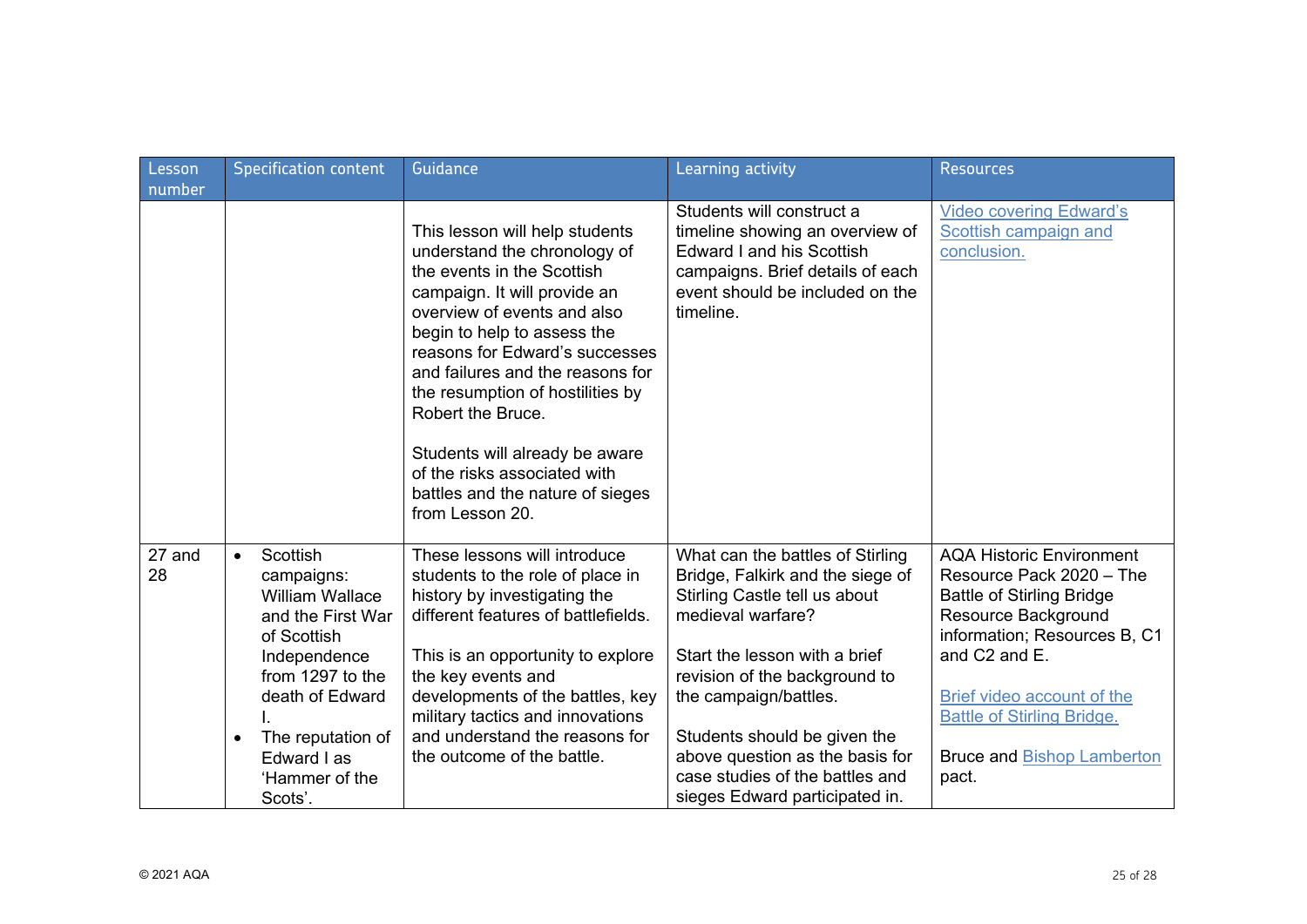|                  | <b>Specification content</b> | Guidance                                                                                                                                                                                                                                                                    | Learning activity                                                                                                                                                                                                                                                                                                                                                                                                                                                                                        | <b>Resources</b>                                                                                                                                                                                                        |
|------------------|------------------------------|-----------------------------------------------------------------------------------------------------------------------------------------------------------------------------------------------------------------------------------------------------------------------------|----------------------------------------------------------------------------------------------------------------------------------------------------------------------------------------------------------------------------------------------------------------------------------------------------------------------------------------------------------------------------------------------------------------------------------------------------------------------------------------------------------|-------------------------------------------------------------------------------------------------------------------------------------------------------------------------------------------------------------------------|
| Lesson<br>number |                              | Students should aim to<br>understand the basic sequence<br>of events at the end of the first<br>lesson, and consider explaining<br>the outcomes during the second<br>lesson.<br>Students should understand the<br>differences between English and<br>Scottish armed forces. | They should investigate the role<br>of:<br>size<br>$\bullet$<br>topography<br>$\bullet$<br>proximity to coast<br>$\bullet$<br>position of the army<br>$\bullet$<br>tactics<br>$\bullet$<br>the positions and<br>composition of each of the<br>armies.<br>Class may be divided or<br>allocated different battles.<br>Using images students create a<br>short-captioned PowerPoint<br>presentation to explain key<br>moments in the fighting.<br>Students to decide how they<br>explain the outcome of the | Blank map.<br>Use the Battlefields Trust site<br>for the location of Stirling<br>Bridge battle site.<br>Use the Battlefields Trust site<br>for the location of Falkirk<br>battle site.<br>Defeat at Dunbar<br>Textbook. |
|                  |                              |                                                                                                                                                                                                                                                                             | battle.<br>Students may be asked to<br>consolidate their understanding<br>by writing a short essay of no<br>more than 330 words to explain<br>their view. This may be then set<br>as a revision exercise to be<br>summarised in no more than<br>100 words in preparation for<br>Lesson 30.                                                                                                                                                                                                               |                                                                                                                                                                                                                         |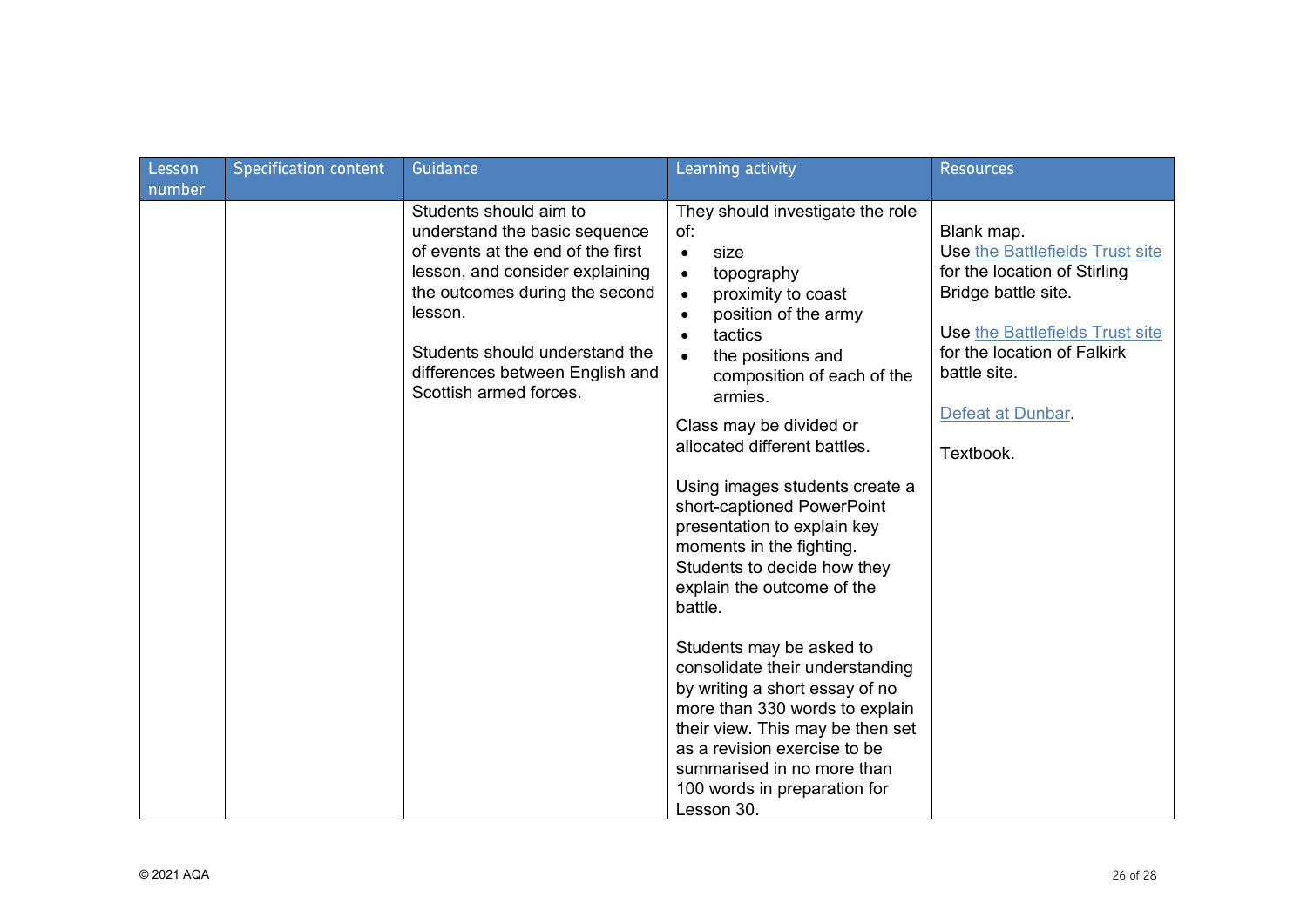| Lesson | <b>Specification content</b>                                                                                                                                                                                                                 | Guidance                                                                                                                                                                                                                                                                                                                                                                                                                                                                                                                                                                                                                                                                                                                                                                                                                                                        | Learning activity                                                                                                                       | <b>Resources</b>                                                                                                                                                                                                                                                                                                                                                                                                                                                                                                                                            |
|--------|----------------------------------------------------------------------------------------------------------------------------------------------------------------------------------------------------------------------------------------------|-----------------------------------------------------------------------------------------------------------------------------------------------------------------------------------------------------------------------------------------------------------------------------------------------------------------------------------------------------------------------------------------------------------------------------------------------------------------------------------------------------------------------------------------------------------------------------------------------------------------------------------------------------------------------------------------------------------------------------------------------------------------------------------------------------------------------------------------------------------------|-----------------------------------------------------------------------------------------------------------------------------------------|-------------------------------------------------------------------------------------------------------------------------------------------------------------------------------------------------------------------------------------------------------------------------------------------------------------------------------------------------------------------------------------------------------------------------------------------------------------------------------------------------------------------------------------------------------------|
| number |                                                                                                                                                                                                                                              |                                                                                                                                                                                                                                                                                                                                                                                                                                                                                                                                                                                                                                                                                                                                                                                                                                                                 |                                                                                                                                         |                                                                                                                                                                                                                                                                                                                                                                                                                                                                                                                                                             |
| 29     | Scottish<br>$\bullet$<br>campaigns:<br><b>William Wallace</b><br>and the First<br>War of Scottish<br>Independence<br>from 1297 to<br>the death of<br>Edward I.<br>The reputation<br>$\bullet$<br>of Edward I as<br>'Hammer of the<br>Scots'. | This lesson is an opportunity to<br>reflect on the broader<br>significance of the Scottish<br>campaigns and the reputations<br>of Edward I and William<br>Wallace.<br>You could link this lesson to<br>Lesson 28 by looking at<br>cinematic depictions of Edward I<br>and William Wallace.<br>Students should assess William<br>Wallace using the worksheet<br>asking about aspects of his life.<br>Students should be able to<br>assess the broader significance<br>of Edward's Scottish campaigns.<br>They should be able to place<br>Edward's actions in the wider<br>context of his kingship. Some<br>consideration might be given in<br>relation to Edward's finances,<br>relations with the English<br>nobility/Parliament, the timing of<br>English campaigns in Scotland,<br>Edward's character (was he<br>being unreasonable, over-<br>ambitious etc?) | Class debates:<br>'Was William Wallace a hero or<br>a traitor?'<br>'Does Edward deserve his<br>epithet as the 'Hammer of the<br>Scots'? | <b>Textbook</b><br><b>AQA Historic Environment</b><br>Resource Pack 2020 - The<br><b>Battle of Stirling Bridge</b><br>Resource J, K and L.<br>Worksheet on William<br>Wallace.<br>William Wallace.<br>Newspaper templates are<br>useful.<br>Cinematic interpretations<br>such as Braveheart. Please<br>note that this film was<br>originally classified by BBFC<br>as a '15' rating. As such parts<br>showing violence may cause<br>some distress. Please assess<br>the suitability of the clip<br>before showing it to your<br>students.<br>Wallace video. |